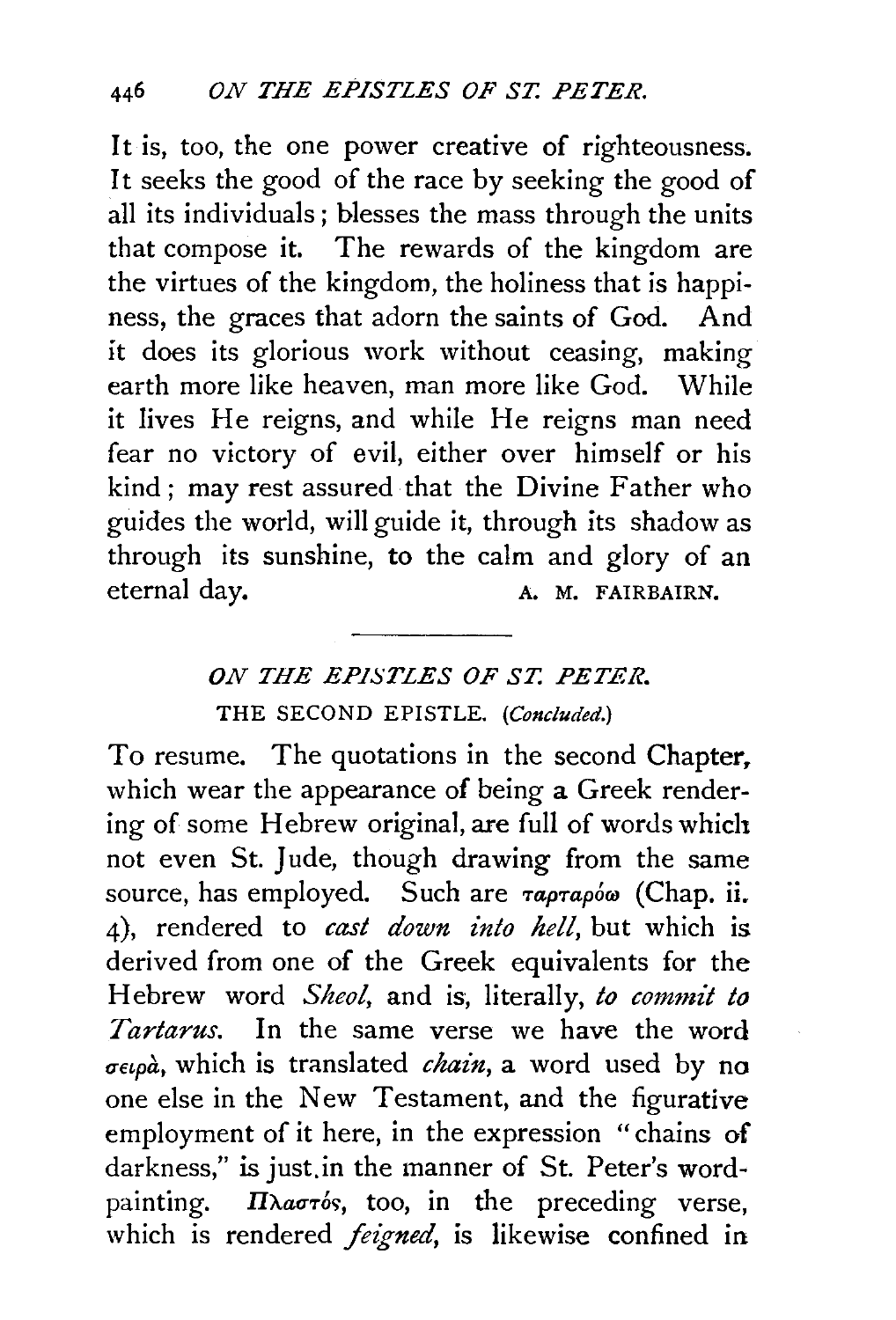its New Testament use to this Second Epistle, and indicates that readiness to bend themselves to any circumstances, that *plastic* nature, which must ever be the characteristic of words which are meant only to deceive. Here is another touch of St. Peter's style, whose graphic mind would readily picture words of this unstable nature, as clay under the hand of the potter, which can be moulded now to one shape and now to another, according as it suits the purpose of the workman. And in the same passage *Europevoual*, " to make merchandise of," is a word that is· only found once again, in the Epistle of St. James (Chap. iv. 13), and there in the ordinary sense of "buying and selling," and not as here with the implied additional sense of knavery and dishonesty. In the same verse (Chap. ii. 3) *apyto* is likewise unique and somewhat graphic. " Whose judgment lingereth not" is the English rendering; but *άργέω* means *to be idle*, which seems to convey some stronger sense. Their judgment is doing its work even though they may not see it, though it may be somewhat tardy in its effect, yet it is quite sure, it has always been in steady accumulation, and will fall with the greater force in the end.

Not content with any of the ordinary words for  $burning$ , which are plentiful enough, the writer, when speaking of Sodom and Gomorrah employs again (Chap. ii. 6) a picturesque and unique word. T<sub>εφρόω</sub> is *to turn into ashes*, and paints most vividly in a single word the condition to which the valley of the Cities of the Plain was reduced by their overthrow. So of  $\mu\tilde{\omega}\mu$ ou, *blemishes*, and *evrpvoia*, to sport themselves, in Chap. ii. 13, both which words are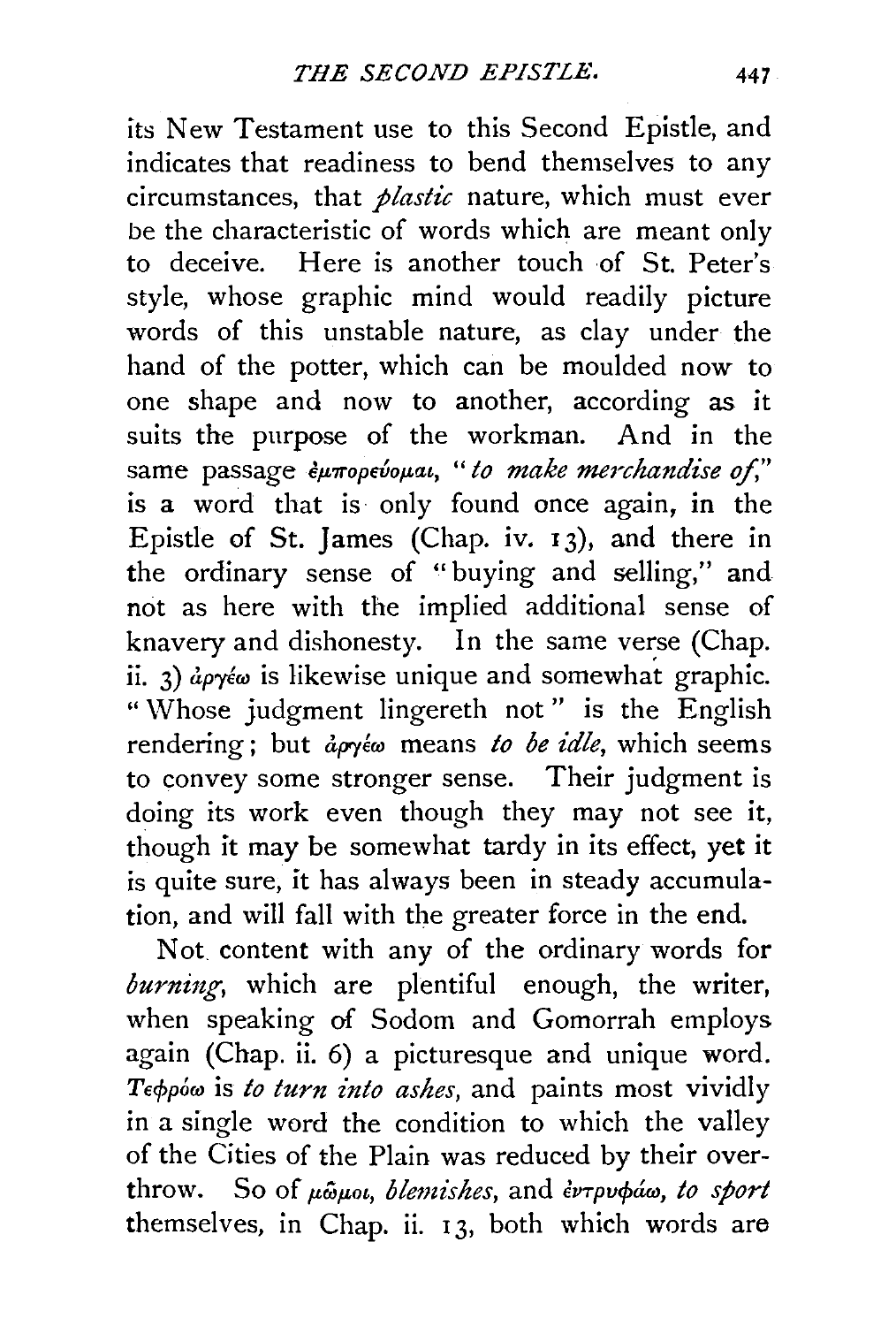found only here. The former primarily signifies *blame,* and by the Greek classical writers is sometimes personified as Momus, the very genius of fault-finding. The writer of our Epistle uses it for those grounds on which one may find fault with anything, and this our translators gave very well by *blemishes*; but a glance at the history of the word is sufficient to shew that it is one which no tame describer would have employed, but is graphic in a high degree. The other word  $\partial \psi$ weakly rendered by *sporting themselves*. The noun with which it is connected is rendered *riot,* a few words earlier in this same verse, and *living in riot*  is the sort of translation which we ought to have here, that the notion of unrestrained self-indulgence, which the writer depicted and the context demands. might be fully brought out. In the next verse (Chap. ii. 14), *dkatamavotos*, used of "eyes *which never cease from* sin," is unique, though closely resembling, as we have seen,  $I$  Pet. iv.  $I,$ ....... He that hath suffered in the flesh *hath ceased from* sin."

Once more, in Chap. ii. 16, we find three words which occur in this Second Epistle only—the words for *rebuke*,  $\epsilon \rightarrow \epsilon$  *iniquity*,  $\pi$ *apavoµla*; and *madness*,  $\pi$ *apa* $\phi$ *povía*; while we seem to have in the last verse (22) of the Chapter a curious independence of translation which deserves a longer notice, as well on this account as for the words of which it consists. We know from the New Testament that the Septuagint Version of the Old Testament scriptures was in constant use in the days of the apostles, and that both our Lord and his apostles quote from it sometimes exactly, sometimes with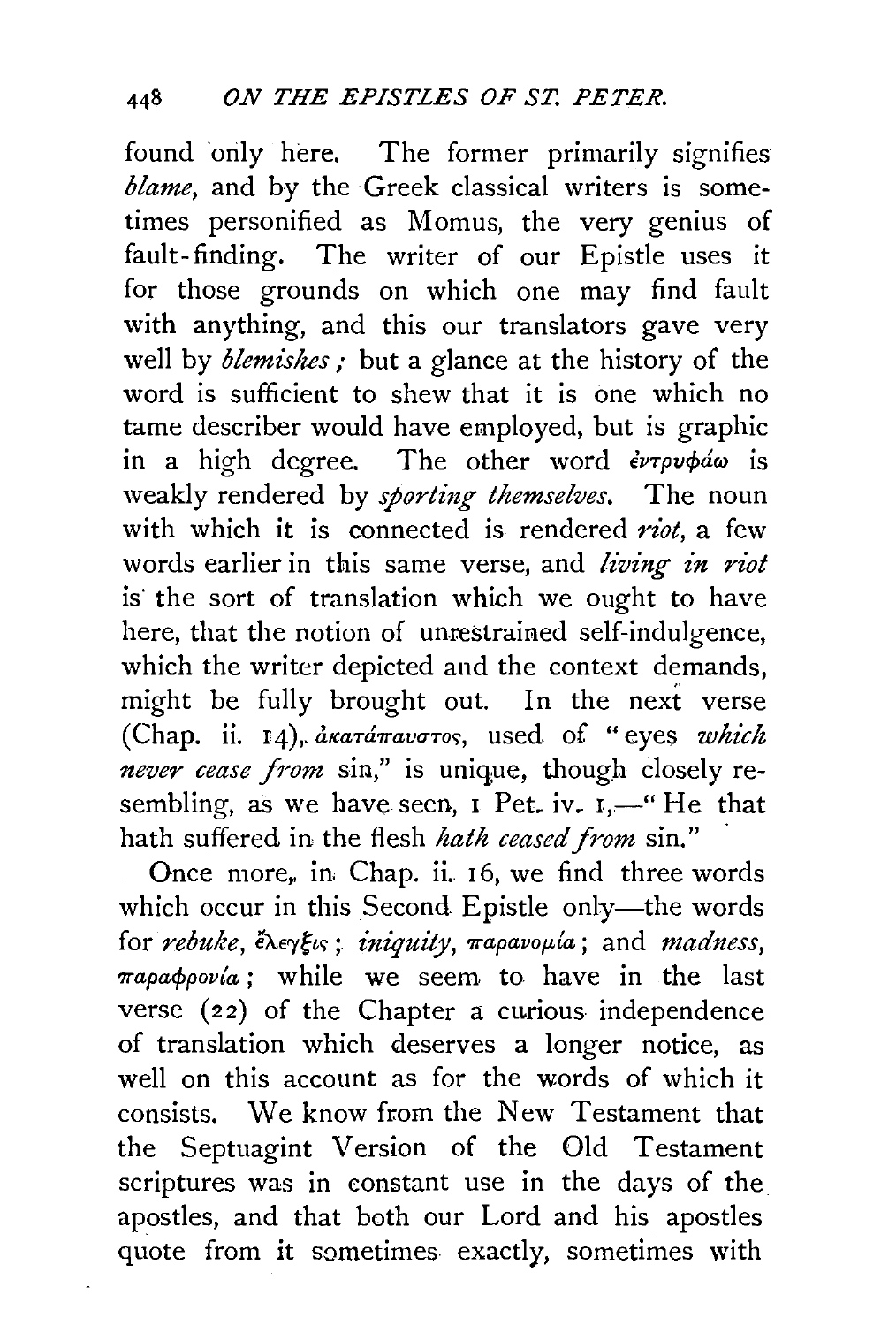slight variations. But in the verse under our consideration, the writer has varied from this rule. He seems to be quoting Prov. xxvi. II, but he gives Greek words entirely different from those of the LXX. If the suggestion which we have already made, that throughout the whole of this second Chapter the writer is translating from some Aramaic original, be adopted, we can understand how, in thought, he would turn more readily to the Hebrew original than to the Version, and how he would thus be likely to give us an independent rendering of the Hebrew. There may also be another reason why he modified his translation. With a Jew's love for parallelism he has added another proverb to balance the one which he seems to quote. The verse in Proverbs runs thus, " As a dog returneth to his vomit, so a fool returneth to his folly." Now the whole passage in *2* Pet. ii. 20-22 is, speaking of the fool returning to his folly. The writer, therefore, needed only the former half of the verse for his illustration, which he takes, but gives it in a translation entirely his own, and not quoted from the  $LXX$ , and then adds, as a parallel, "And the sow that was washed to her wallowing in the mire." But whether we admit the first clause of the verse to be an independent translation which the writer made from the original Hebrew, or consider that both expressions were common proverbs, we have yet the singular feature in the verse that  $\epsilon \xi$ έραμα, *vomit; κύλισμα, wallowing;* and βόρβορος, *mire*, are words found in no other portion of the New Testament.

VOL. IV.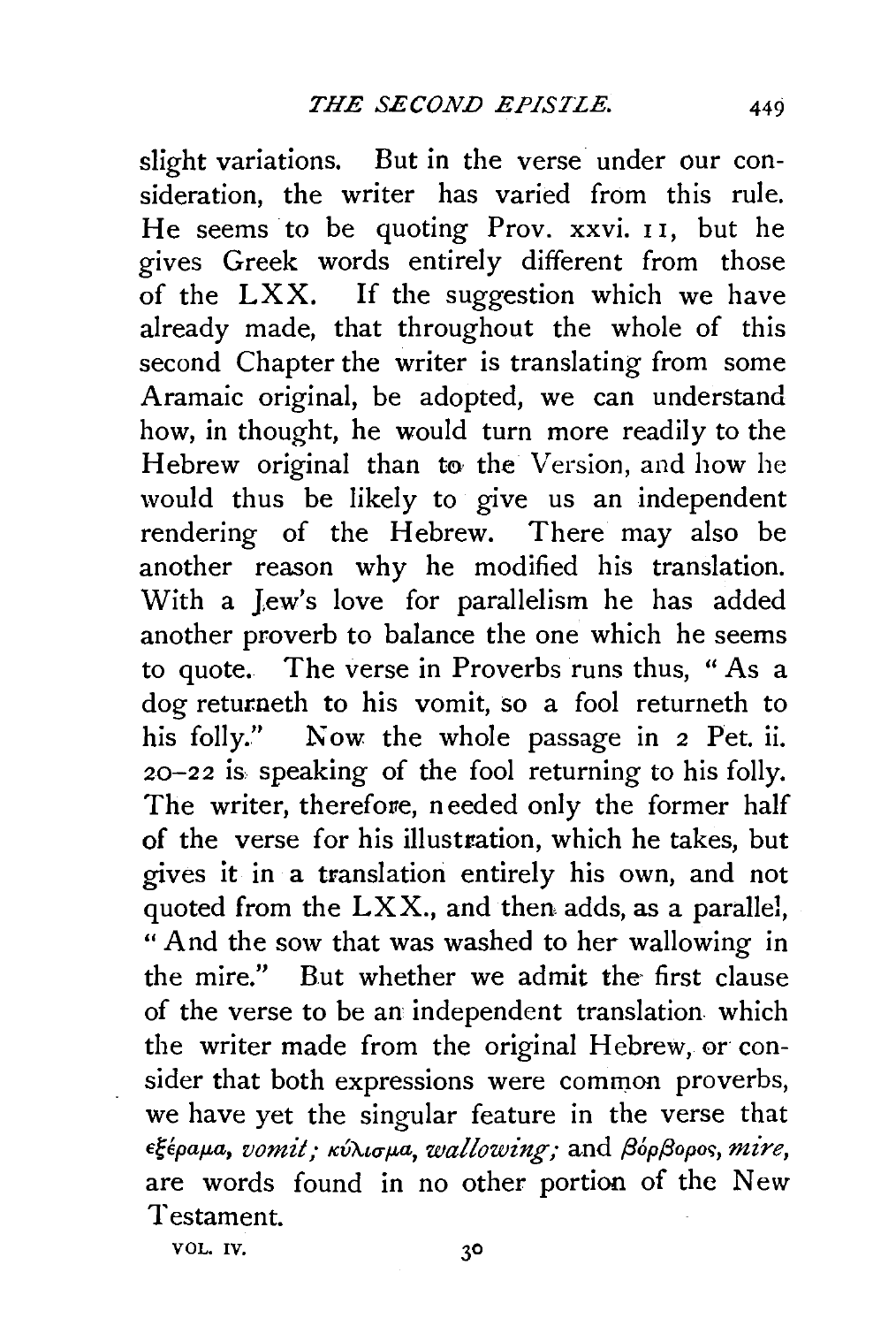In the third Chapter of the Epistle we no longer find what we have called the influence of translation upon the writer's language, but come to his own independent utterances. And here we trace the same kind of peculiar and pictorial expressions which we have so often noticed in the words of St. Peter. First we have  $\frac{\partial o}{\partial r}$  (Chap. iii. 10), a word found only here in the Sacred Volume, and rendered, *with a great noise*, in describing the final conflagration of the heavens. But in the original word is contained a clear intimation of the character of the noise, which the English version loses altogether. It is the hurtling sound of weapons whizzing through the sky, or the rushing tumult of a mighty torrent. Then, in the same verse, *Kavuow,* represented by *with fervent heat,* fails of the picturesque character of its unique original. The verb is not the usual one employed to signify  $con$ *suming by fire;* indeed the writer employs two others, of more common use in that sense, in the immediate context. This word is connected with the noun *καύσων*, the *burning heat* of James i. 11, and when joined, as here, with  $\lambda \nu \theta \eta \sigma \nu \tau \alpha \iota$ , expresses that dissolution which shall take place in the universal frame when the fire of the last day shall blaze down upon it, and, as it were, melt it and cause it to fall asunder. And this dissolution is expressed afterwards (Chap. iii. 13) by another verb,  $\tau$ */<sub>T</sub>/Koµat*, which, literally, signifies *to melt away*, the very effect of such burning heat as is implied in the verb *καυσύω* and its noun *καύσων*. Going on for a verse or two we come to the verb  $\sigma\tau_{\alpha\epsilon}g_{\lambda\alpha}$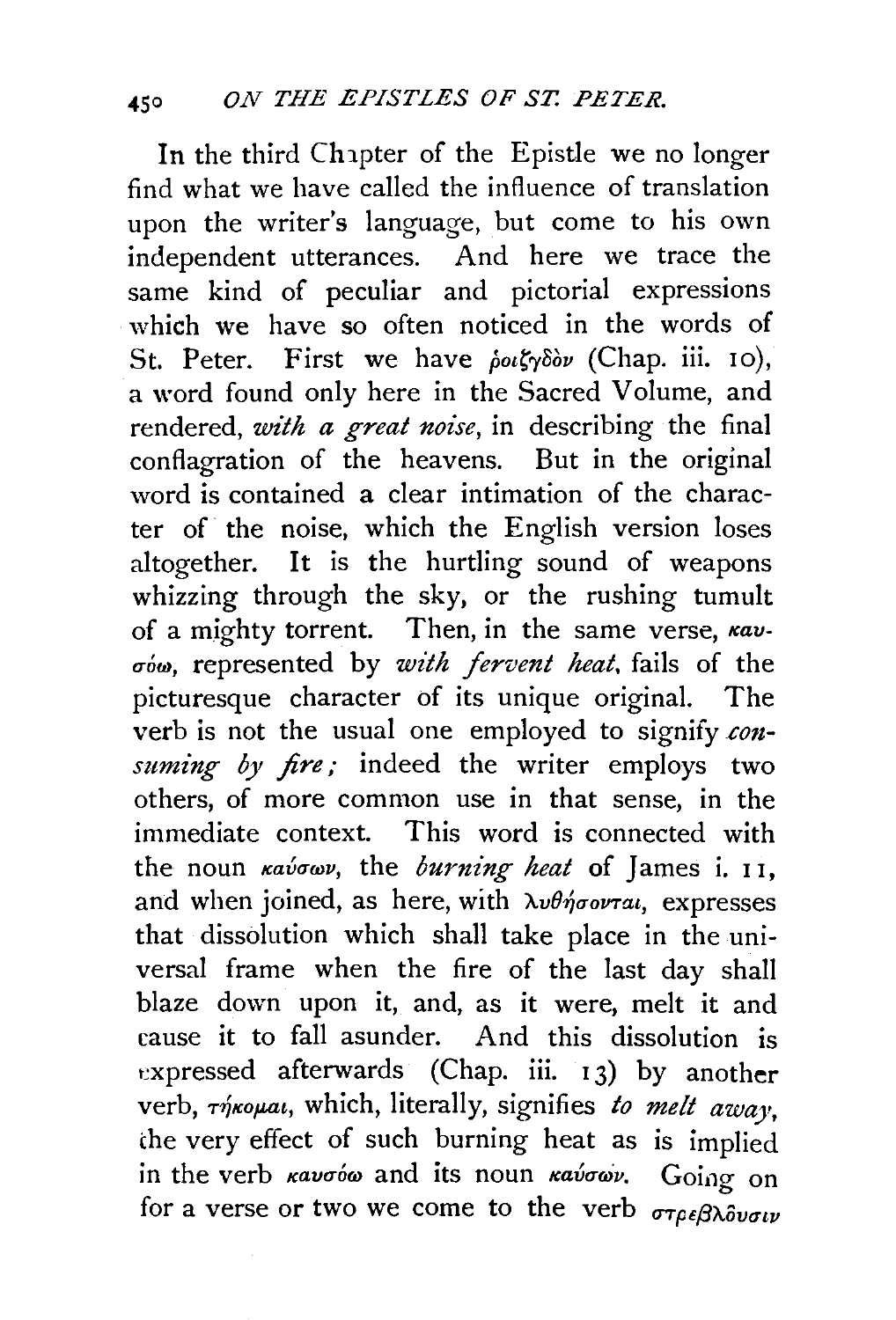(Chap. iii. 16), used of those who *wrest* the Scriptures. But the original word points to an act of the greatest violence, an act of wilful torturing. Its root is a word which is used for the rack on which criminals in ancient times were stretched, to force from them a confession which could be procured in no other way; and which, when procured, though it answered for a time the purposes of those who sought it, was more frequently false than true. Carry this notion with us to the interpretation of the verb *wrest,* and how much more meaning does it infuse into the passage ! These men will make the Scriptures speak their language, whether the plainest sense thereof be so or not ; and therefore they are represented in the picturesque phrase of our writer as putting the very words on the rack to wring out of them a meaning which cannot by fair means be obtained.

Long as we have dwelt on the pictorial language of the Epistle, we have not yet exhausted either the pictorial words or the unique expressions of the writer. We have said nothing of such words as  $\mu\nu\omega\pi\acute{a}\zeta\omega\nu$  (Chap. i. 9), "that cannot see afar off," where the idea contained in the root of the verb implies the *wilful blocking up* of the apertures of sight. We have not dwelt on the pictorial and Petrine character of the use of  $\sigma \kappa \dot{\eta} \nu \omega \mu a$  (Chap. i. <sup>I</sup>3, 14), "a tabernacle," as a name for the body, of which the soul is but the temporary tenant; nor on  $\delta\nu\sigma\nu\acute{o}\eta\tau\alpha$  (Chap. iii. 16), "hard to be understood," of the Pauline writings; nor on  $\nu\nu\sigma\tau d\zeta\epsilon\nu$ (Chap. ii. 3), in which is conveyed the notion of that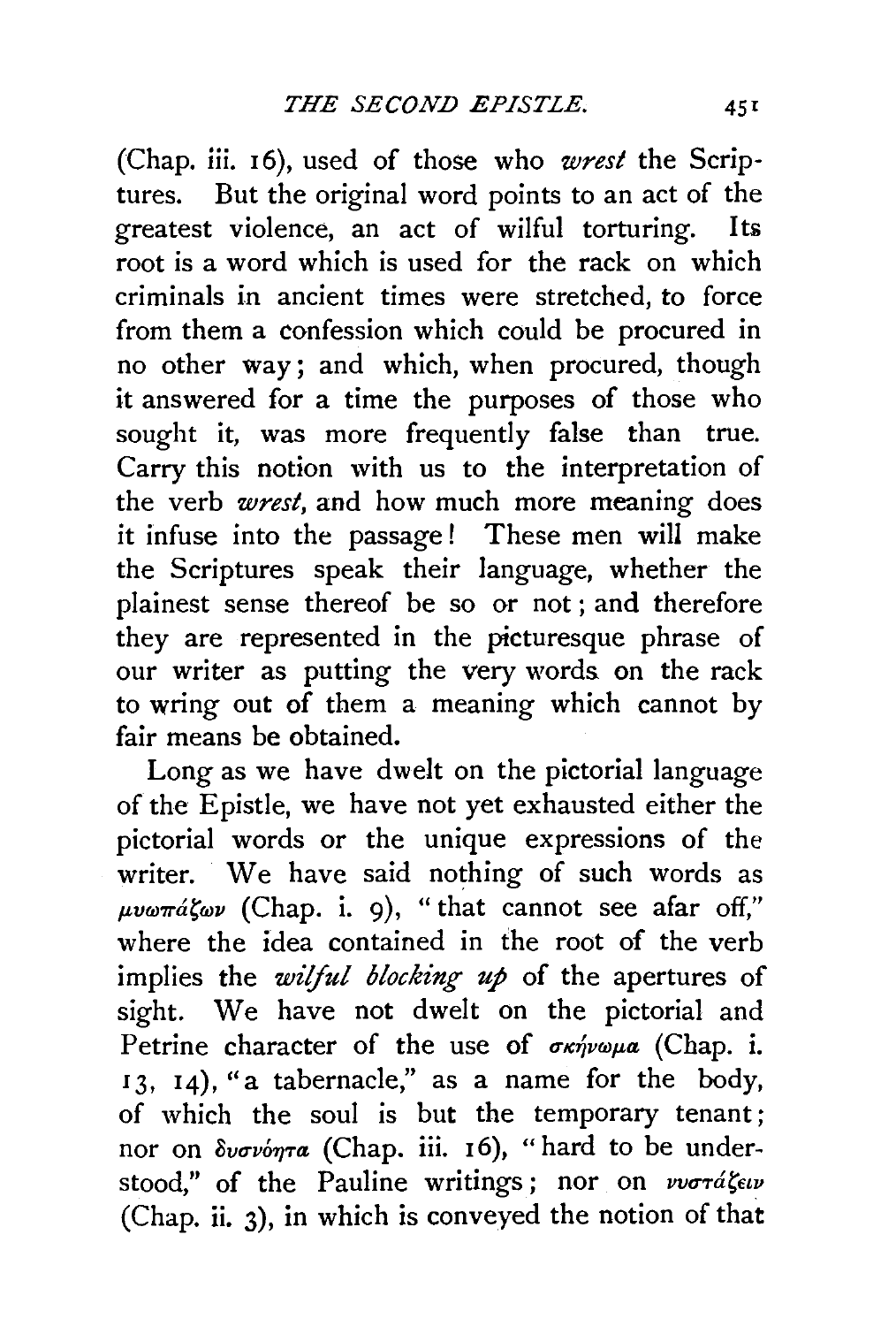sleepy nodding of a person overwrought and weary, yet feeling bound to go on, which is missed from our English rendering, "slumbereth not;" nor on the forcible and unique  $\kappa a \tau a \kappa \lambda \nu \sigma \theta \epsilon$ , which is tamely rendered (Chap. iii. 6) by "overflowed;" for the word contains the same root as that other which is always used for the greatest of overflows  $(\kappa a\tau a\tau)$  $\kappa\lambda\nu\sigma\mu\delta s$ ), the universal deluge.<sup>1</sup> Yet enough, I think, has been said to shew that the writer of this Epistle had precisely the same tendencies in his language, and the same peculiarities in his choice of words, as was possessed so eminently by St. Peter, and these tendencies and peculiarities of no ordinary character, but such as make St. Peter's utterances remarkable among the writings of the New Testament.

But to continue. We noticed in the First Epistle that the Apostle was fond of a duplication of terms and delighted in a wealth of epithets. In the Second Epistle we are met by precisely the same partiality. Take, as examples, "the exceeding great and precious

| If To complete our list of peculiar words we have to add,— |                                |
|------------------------------------------------------------|--------------------------------|
| άθεσμος (Chap. ii. 7; iii. 17),                            | μεγαλοπρεπής (Chap. i. 17),    |
| äλωσις (Chap. ii. 12),                                     | $\mu$ ίασμα (Chap. ii. 20),    |
| $βλ$ έμμα (Chap. ii. 18),                                  | μιασμός (Chap. ii. 10),        |
| βραδυτής (Chap. iii. 9),                                   | $\phi\mu$ ίχλη (Chap. ii. 17), |
| εκάστοτε (Chap. i. 15),                                    | παρεισάγειν (Chap. ii. 1),     |
| <i>ικπαλαι</i> (Chap. ii. 3; iii. 5),                      | ταχινός (Chap. i. 14; ii. 1),  |
| $i\pi\acute{o}\pi\tau\eta\varsigma$ (Chap. i. 16),         | ψευδοδιδάσκαλος (Chap. ii. 1). |

Many of these, which occur in Chap. ii., we believe to be due to the fact that St. Peter was translating, perhaps from memory, from some Aramaic record, from which he, as well as St. Jude, drew those illustrations which are so much alike in the two Epistles, and yet have so many differences. But some of the words quoted just now, as  $\beta \rho a \delta v r \eta s$ , *inónrns*, and others, partake strongly of those Petrine characteristics which have been so largely illustrated in the text.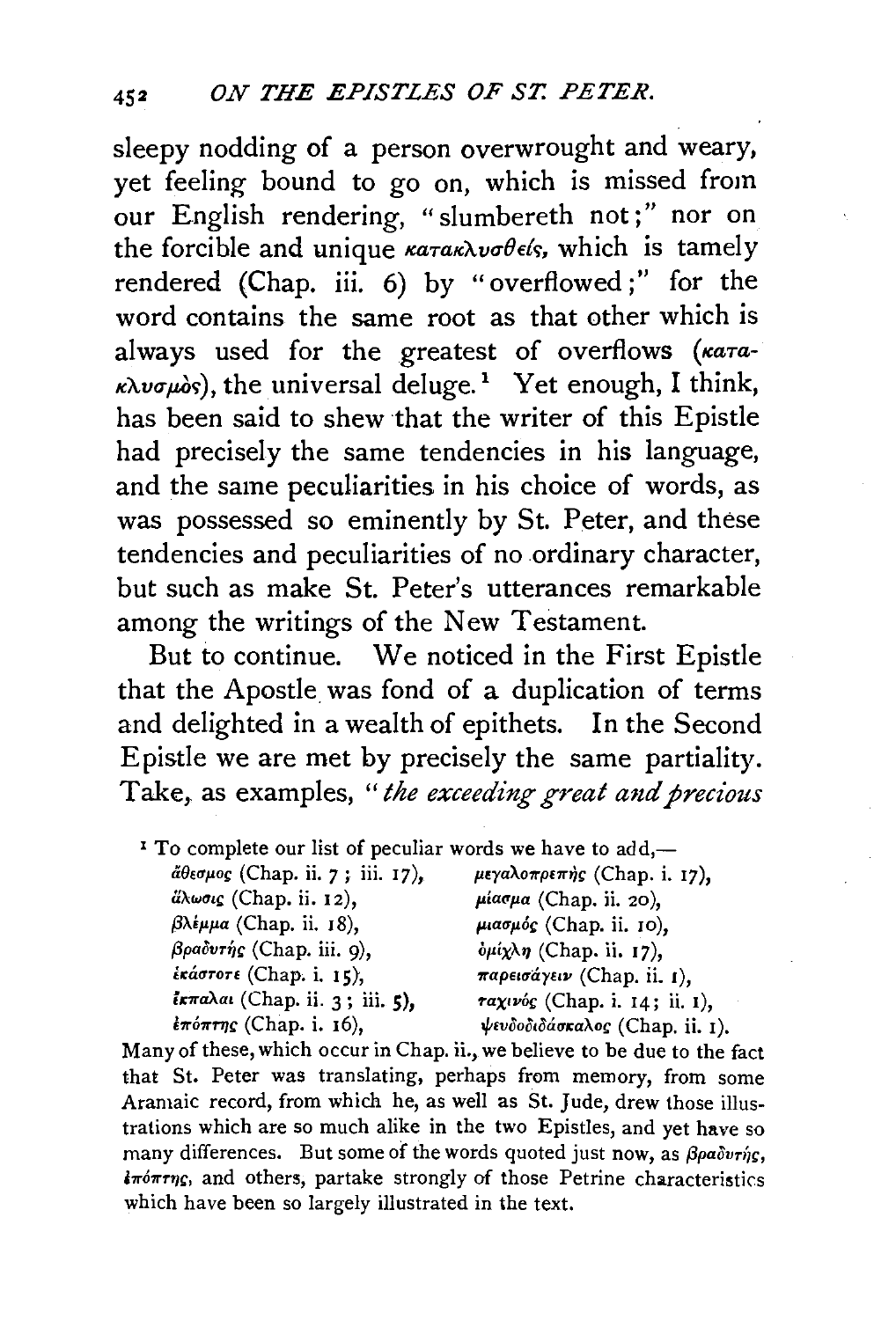promises" (Chap. i. 4) ; "Ye shall be *neither barren nor unfruitful"* (Chap. i. 8); "he is *blind, and cannot see afar off"* (Chap. i. 9); "till the *day dawn* and the *day star arise* in your hearts" (Chap. i. 19) ; " whose *judgment lingereth not,* and their *damnation slumbereth not"* (Chap. ii. 3); *"presumptuous* are they and *self-witted"* (Chap. ii. 10) ; " *spots* are they and *blemishes"* (Chap. ii. 13) ; *"kept in store, reserved*  unto fire" (Chap. iii. 7); *"without spot* and *blameless"* (Chap. iii. I 4) ; *"unlearned* and *unstable"* (Chap. iii. 16). Here is a very trifling peculiarity of style, but one which was sure to betray itself in the man who possessed it, though it is of so insignificant an order that no imitator would be likely to hit upon it. The very slightness of its nature, while it is in perfect accord with St. Peter's manner of speech and writing, tells more strongly than a more noticeable mark in favour of the apostolic origin of the Letter in which it so characteristically occurs.

But it is when we come to remark the traces of that peculiar turn of mind which led St. Peter to be ever looking back on his past life, and giving hints of such retrospection in his words, that we especially find evidence of his authorship in the later Letter. Such a backward view of another's life is impossible to an imitator. He may study carefully and copy very closely the objective external marks of the author whom he has taken for his model ; but to enter into another man's mind, to look back with the vision of another over a life of which he has had no experience, to grasp within his mental glance scenes<sup> different</sup> from those which have been made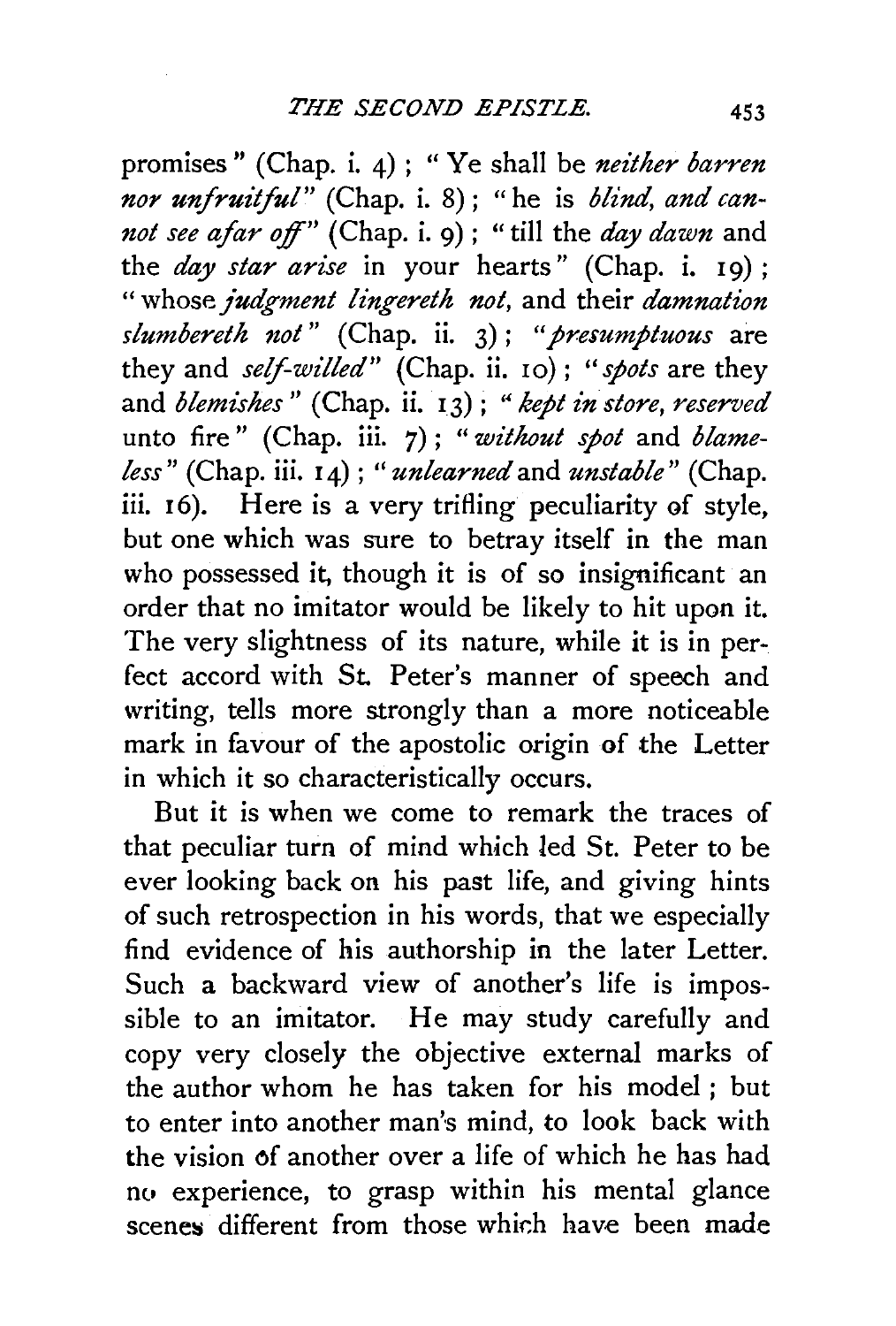the subjects of allusion in the known writings of him whom he is aiming to copy, and to let the effect of such a review be traceable only by subtle evidences in his words,—this is work beyond the imitator. To achieve this he must assume the other's personality, with all its past experiences. He must become his very self.

We have already pointed out an instance in the Epistle where the mind of the writer seems certainly to have been dwelling on the outpouring of the Holy Ghost at Pentecost, and where his thoughts have made themselves apparent in the words which he has written. We have noticed, too, Dean Alford's remarks on such retrospective allusions in the language of Chap. i. 13, 15, where  $\sigma \kappa \dot{\eta} \nu \omega \mu a$  and  $\dot{\epsilon} \xi_0 \delta \omega s$ are found, two words which occur in a marked manner in the Transfiguration narrative, and which an allusion to that scene brought to the writer's thoughts and into the immediate context in the Epistle. But the whole of this latter passage is full of allusions to that scene of Peter's reconciliation described by St. *I*ohn (Chap. xxi. 15-19). There Peter is told by Jesus that, when old age shall have come upon him, he will have to depart from this world, and not by a natural death. "When thou shalt be old. thou shalt stretch forth thy hands, and another shall gird thee, and carry thee whither thou wouldest not. This spake he," St. *1* ohn adds, "signifying by what death he should glorify God." To this intimation the memory of the writer of our Epistle is carried back, and he reminds his readers that Christ had already forewarned him of his end,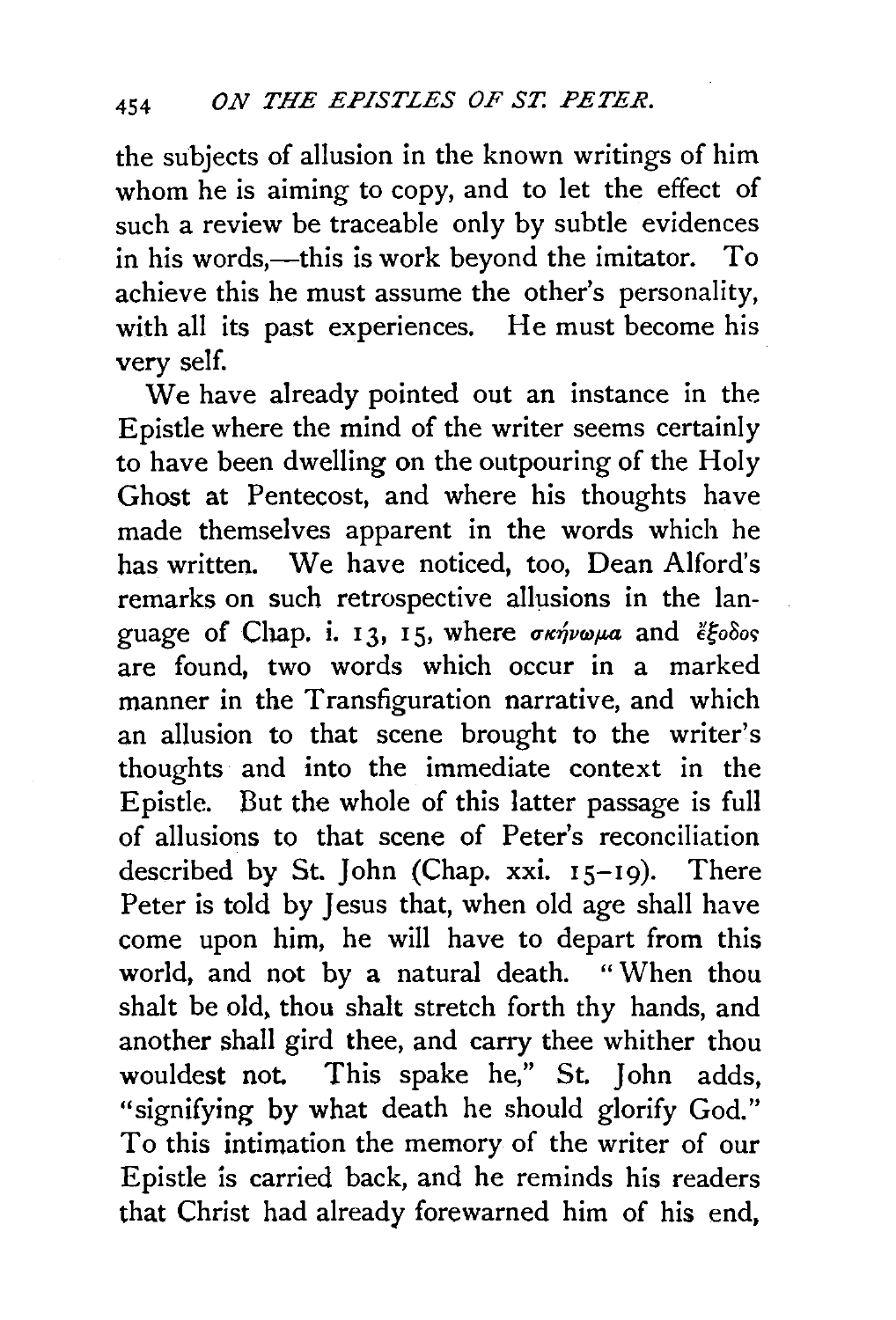and tells them that he is now ready to obey his Lord's command (John xxi.22), "Follow thou me," even when such following should be to a death of the same dreadful kind which his Master endured. And as if his mind were full of this following in the very *manner* of Christ's death, he uses of his own departure the precise word έξοδος, which had been employed in the Transfiguration story concerning Christ's *"decease"* (Luke ix. 31 ), "which he should accomplish at Jerusalem." As if he would intimate by his choice of words, " I know that as . my Lord died, in such wise shall I also die."

It may also be remarked here, as an evidence that the notice of the Transfiguration given in this Epistle ~s not the work of an imitator, that the words which are quoted as spoken by the heavenly voice are not the same with the language of any of the Gospel narratives. We may be quite certain that a writer who was merely a pretender would have been very careful that here at least he should be in accord with the earlier historic narrative. But the writer of this Epistle was undisturbed by any idea that his testimony would be impugned, and so he has given in substance what is reported by the Evangelists, but has left verbal identity altogether out of his consideration.

It is a small matter, but one which bespeaks the fisherman who in early days had plied his trade on the Galilean lake, that δελεάζω, *to catch with a bait*, is his favourite word for the snares by which men are allured into evil. Thus (Chap. ii.  $14$ ) he speaks of *"beguiling* [literally, laying a bait for] unstable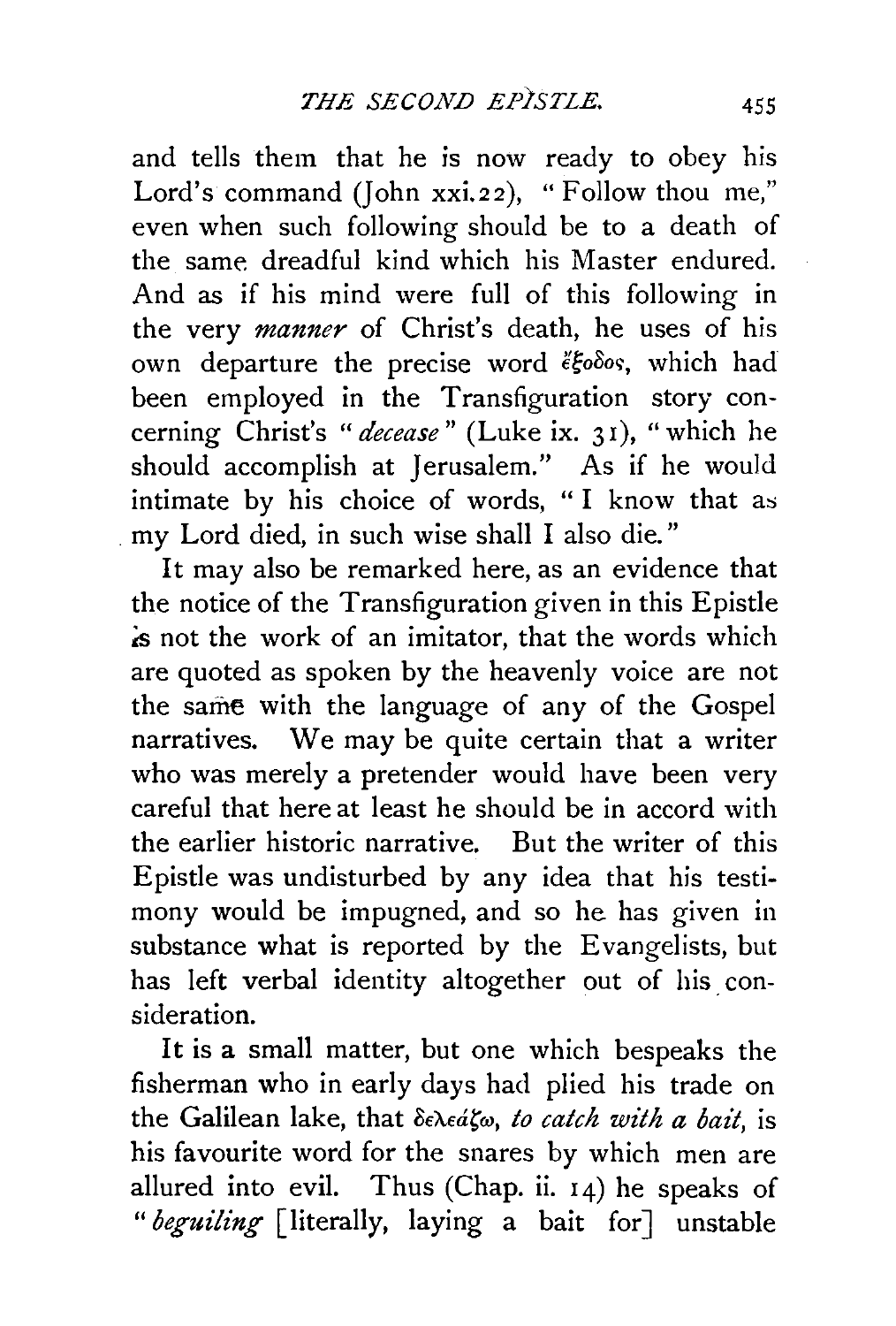souls," and (Chap. ii. 18) "they *allure* [set a bait] through the lusts of the flesh." And the word is used nowhere else but by St. James (Chap. i. 14), "Every man is tempted when he is drawn away of his own lust and *enticed."* 

We can see how the memory of the writer goes back to the exhortations of Jesus when He is speaking of the "false teachers" who shall be among his flock, " who shall privily bring in damnable heresies, . . . and many shall follow their pernicious ways, by reason of whom the way of truth shall be evil spoken of." That solemn address, uttered just before the Lord's decease, was vividly present to the writer's mind, and its character, so appropriate to his own circumstances, stamped itself upon his words. " Many false .prophets," the Lord had foretold (Matt. xxiv.  $I1$ ), " shall rise and shall deceive many, and because iniquity shall abound, the love of many shall wax cold." Peter had once beheld this waxing cold of love, and the way of truth evil spoken of, when, in his Master's life, many had turned back (John vi. 66) and walked .no more with Him, because his words did not harmonize with other teachings to which they had given more earnest heed. And now there are like signs of the times: now men deny the Lord that bought them, and almost in Christ's words does the writer warn his hearers of their peril. In the same way does he go back in mind to the words of Jesus when he says (Chap. ii. 20) of those who have once escaped the pollutions of the world, but are again entangled therein, "the latter end is worse with them than the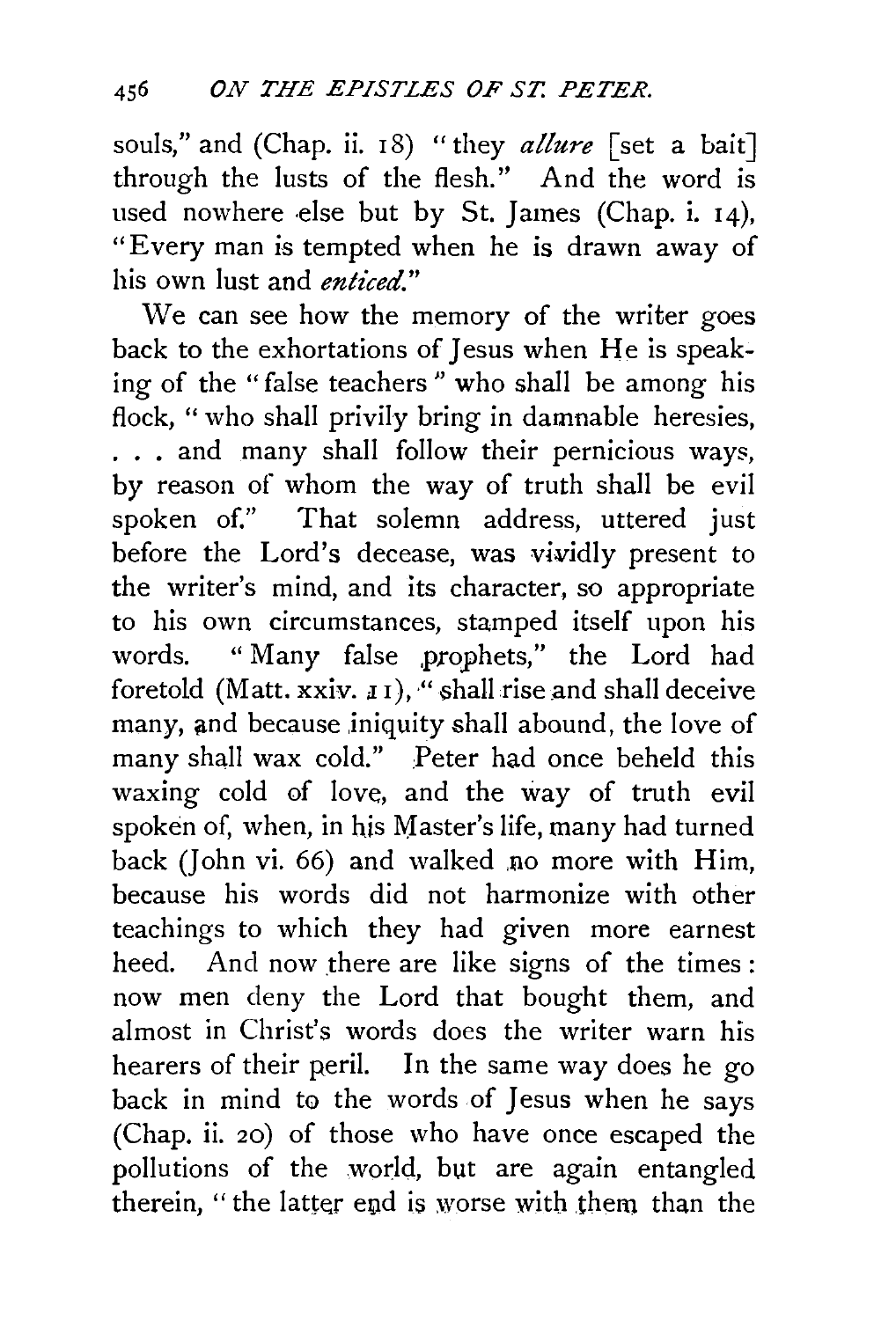beginning." Jesus, after uttering almost the very words, had said (Matt. xii. 45), "Even so shall it be also unto this wicked generation," and the memory of the disciple brings back the words of which his own eyes were in some sort beholding the fulfilment.

Once more does that last sermon of Jesus (Matt. xxiv. xxv.), spoken when He had gone out and departed from the Temple, never more to return thither, seem to be ruling the writer's thoughts, as in the third Chapter of the Epistle he tells how, " in the last days, there shall come scoffers walking after their own lusts, and saying, Where is the promise of his coming ?" And the Master's solemn tones in the same discourse when He says, "Immediately after the tribulation of those days shall the sun be darkened, and the moon shall not give her light, and the stars shall fall from heaven, and the powers of heaven shall be shaken, and then shall appear the sign of the Son of man in heaven," find their echo in the exhortation (Chap. iii. 10) of the apostle, which also looks back to his own Pentecostal sermon, " But the day of the Lord will come as a thief in the night. when the elements shall melt with fervent heat, the earth also and the works that are therein shall be burned up."

But there is one allusion to a scene in the past life of the apostle St. Peter which is very marked, and most appropriately finds place in this Second Epistle. The writer is not, as in his first Letter, giving practical precepts for the regulation of the Christian life, but warnings against dangers which will beset the flock from errors in teaching and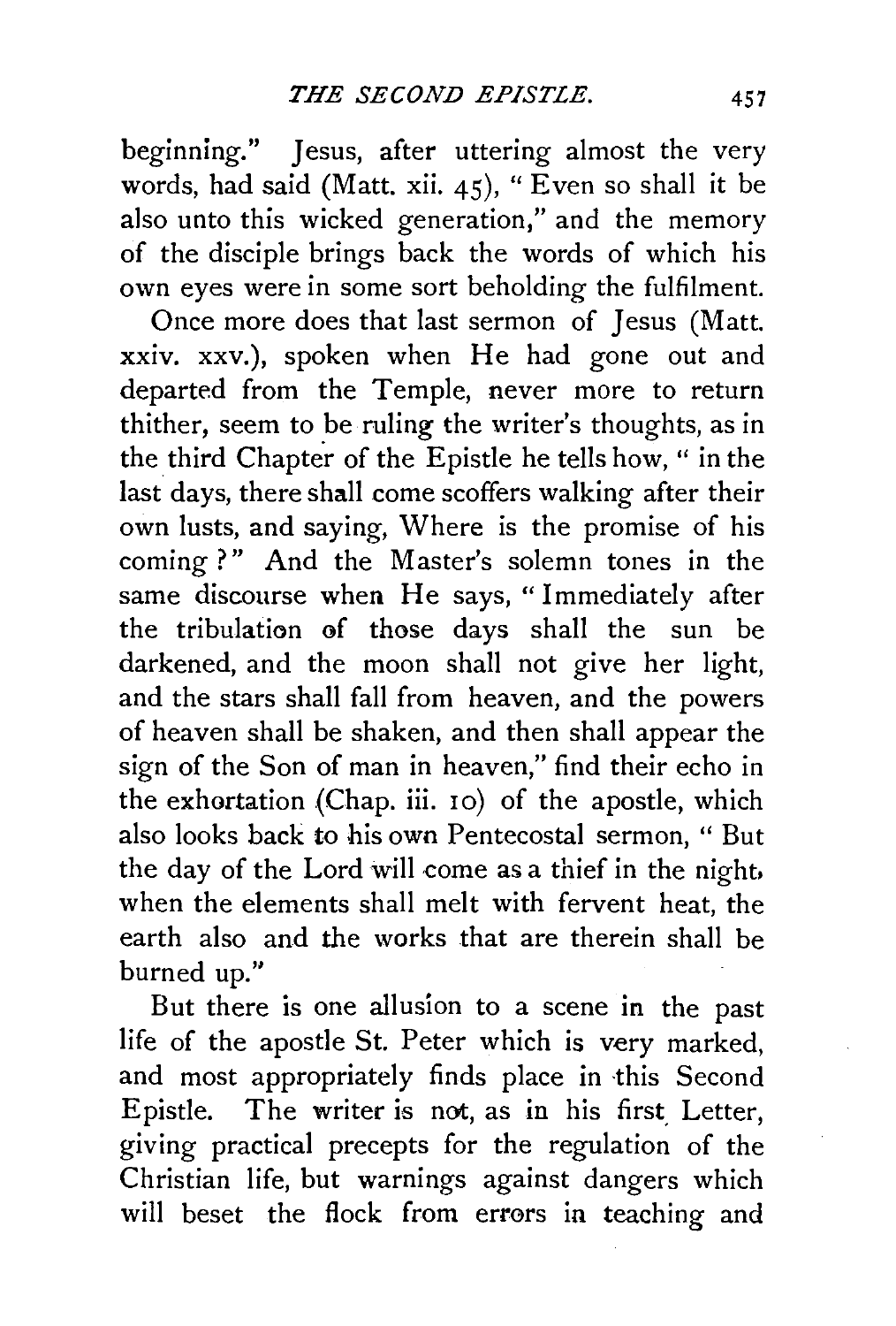consequent loss of faith. This duty had been especially laid upon Peter, and in most memorable words. After a solemn rebuke (Luke xxii. 33), wherein the wiles of Satan against Peter himself had been foretold, the Lord had said unto him, "When thou art converted, strengthen  $[\sigma \tau \eta \rho \iota \zeta \sigma \nu]$ thy brethren." Now had the time arrived when such strengthening was required, when the Christian body would need prayers as earnest as the Lord's for his apostle that their " faith might not fail." And the occasion brings the word which Christ had used into the language of this Epistle. The writer speaks as one who knew that this work had been appointed to him, and that he had laboured to fulfil his charge. "I will not be negligent," he says (Chap. i. 12), "to put you always in remembrance of these things, though ye know them and be *established* [ $\epsilon \sigma \tau \eta \rho \nu \gamma \mu \epsilon \nu \nu$ s] in the present truth." Again, those who wrest the Scriptures to force them to bear such a meaning as they desire are (Chap. iii. 16) " the unlearned and  $\textit{unstable}$ " ( $\textit{d} \sigma \tau \textit{if}(p\mu\pi \sigma \nu)$ , while the condition to which the apostle by his teaching has led his followers he speaks of again (Chap. iii.  $17$ ) in an expression which recalls the earnest injunction of Jesus, "Beware, lest ye ... fall from your own *stedfastness*" (στηριγμόν). Our English Version, by its variations of expression, conceals from the Teader the frequent repetition in the Original of this same notion ; but, when observed, it is a repetition which partakes largely of the retrospective character of much of St. Peter's diction, and is exactly like what we have seen more than once in the larger compass of the First Epistle.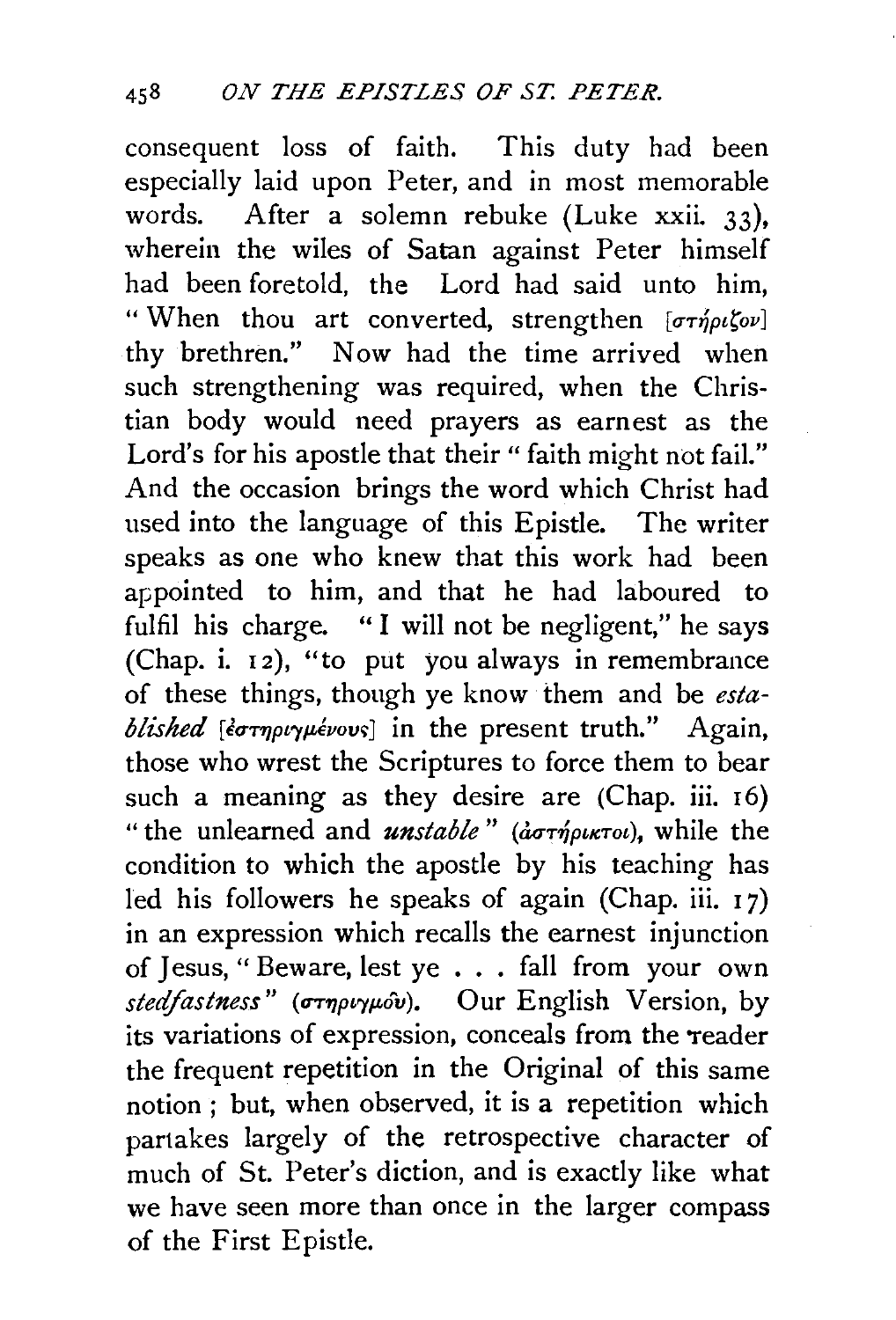Let us now look back on all these resemblances which we have been noticing. There is much in the words of the Second Epistle which resembles the First, more even than those who assign the two Letters to different authors have pointed out. Such similarity might naturally be expected if St. Peter were the author of the Epistle, but it might have been achieved by another than he. Yet the writer has not only exhibited points of resemblance to the First Epistle, but also to the Gospel of St. Mark, and to those portions of the Acts of the Apostles which cannot but at first have proceeded out of the mouth of St. Peter. That St. Peter's language throughout all the compositions which had their origin from him would have a marked likeness is not difficult to understand, but it is hard to believe that a writer whose object was mere imitation would have ventured in an Epistle to copy the phraseology of the historical books. If he made one Letter bear a close resemblance to the other, his purpose would have seemed abundantly answered. But let us grant that there existed a writer so clever at the date when it is suggested that this Second Epistle was composed, and that he had in his possession and had studied, with a view to his forgery, the diction of St. Peter in every part of the New Testament where traces of that diction are to be found. Yet we have to go farther than this. We have to believe that the supposed imitator had a deep insight into St. Peter's modes of thought, and so managed to give to his Epistle the same eminently practical character which marks all the other utterances of that apostle.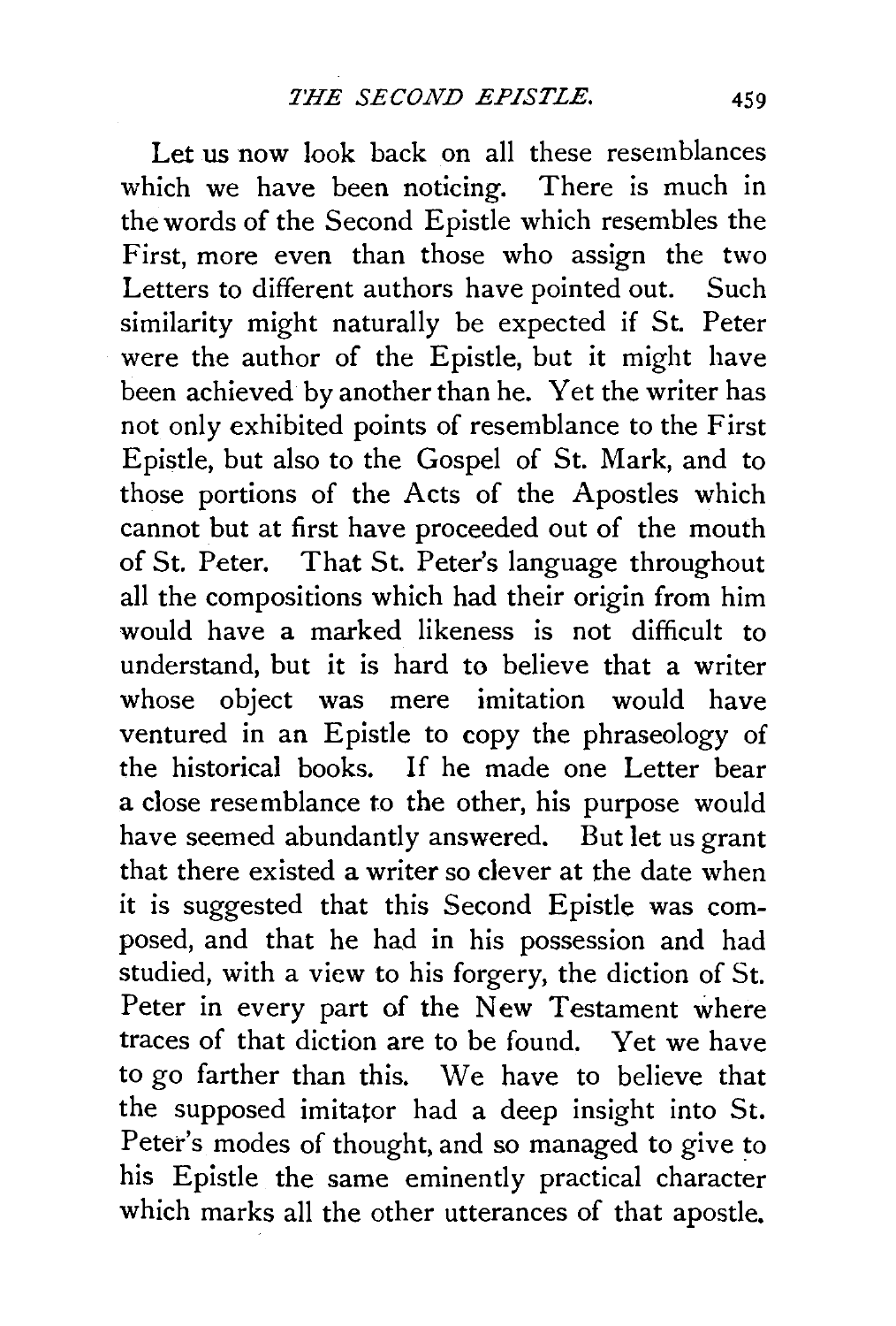We have to believe that this writer had observed how frequently St. Peter appeals to what was learnt, or to be learnt, by sight, and regarded that faculty as the most efficient mode of influencing men's actions, and that he framed his Letter to be of a like character. We have further to believe that he made allowance for the supposed advanced age of the apostle, as represented in the Second Epistle, and made him appeal not only to sight, but to the old man's faculty, the recollection of bygone times. We have to believe that this fancied forger noticed St. Peter's use of unique and rare words, and had adopted that usage ; yet, while studding his Letter with words of that character, he does not repeat those which had been employed in the First Epistle, though to adopt a fair share of these would have seemed to most men the likeliest way of establishing the claim of his Letter to be a work of St. Peter. We have, moreover, to believe that in the choice of his rare words the imitator was able to do as St. Peter had done, and to choose those which were in general of a most picturesque character, and many of which form in themselves complete word-pictures. We must believe, too, that he could put himself in the position of St. Peter and imitate that apostle in his habit of retrospection, and in so doing make not a retrospect suitable to the circumstances under which he himself had lived, but exactly such a one as St. Peter would have made; that the allusions in these backward glances shall all be made in St. Peter's character, as though the writer thought *his*  thoughts, remembered with *his* memory, and saw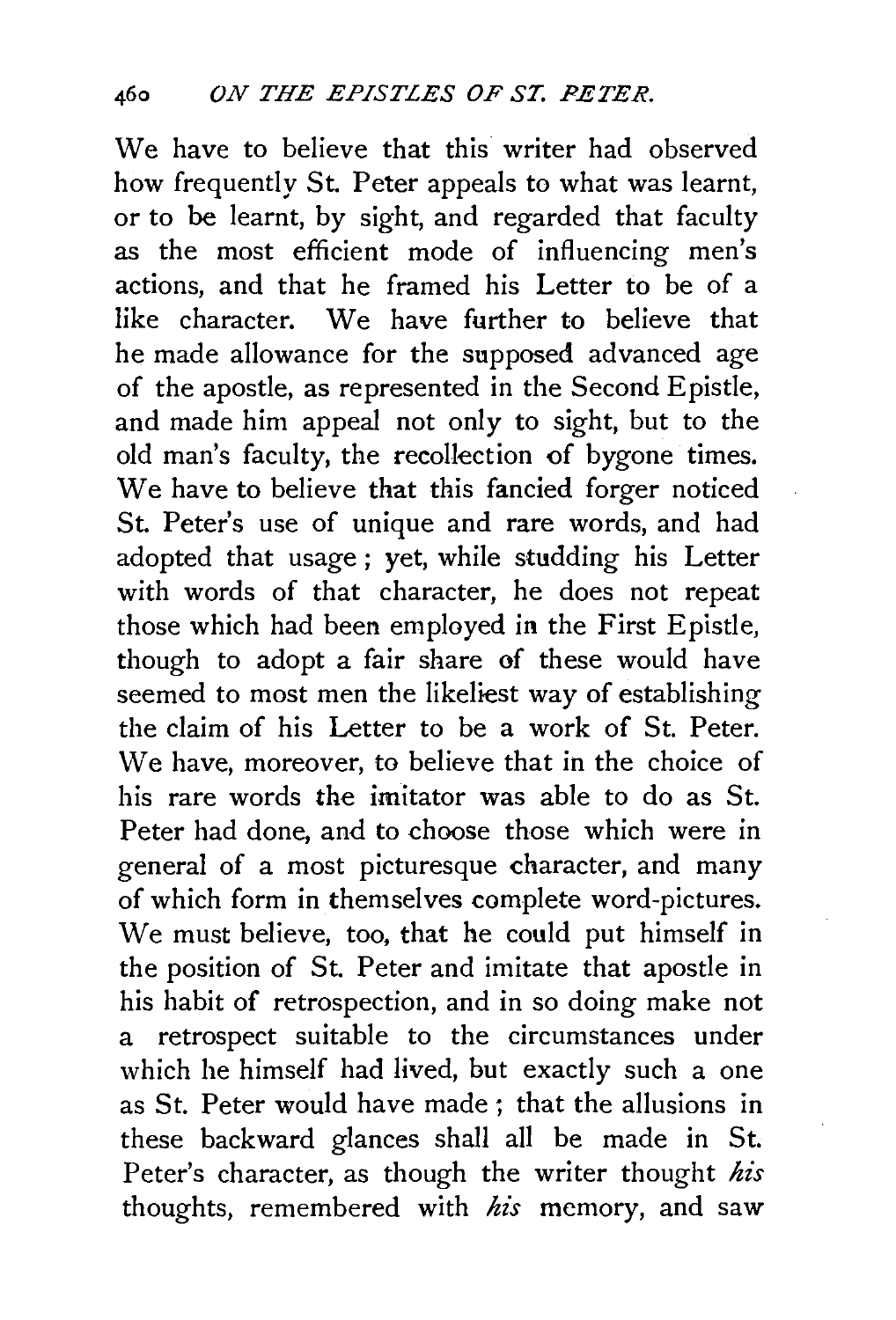with his eyes; that events like the Transfiguration, Christ's discourse on leaving the Temple at Jerusalem, and that solemn interview in which the repentant apostle was assured of his Lord's forgiveness, shall all be made to leave a natural impress on the language of the Epistle, though without much direct mention of the events, and in some cases no mention whatever. If St. Peter wrote the Second Epistle, all these peculiarities are natural, and are just those which we have observed in the First Epistle; while to ask us to· believe that the composition in which all these resemblances to St. Peter's natural style are found is but the work of a cunning inventor, is to make a far greater demand on our faith than is required to surmount such objections as have been raised against the genuineness of the Epistle.

For deeming it most probable, as we do, that both St. Jude and St. Peter drew the examples which they have given for illustration from some common Aramaic original, we do not feel that the similarity which exists between these two Letters should interfere with the acceptance of our Epistle as the genuine production of the apostle whose name it bears. That it should have been doubted of for some time may be very well understood, if it were first circulated, as was likely, among a portion of the Diaspora, and by them kept as a peculiar and precious treasure of their own. But that it should at length have been accepted and admitted into the Canon proves that those who lived much nearer to the time of its composition than we do, and who, no doubt, had before them evidence of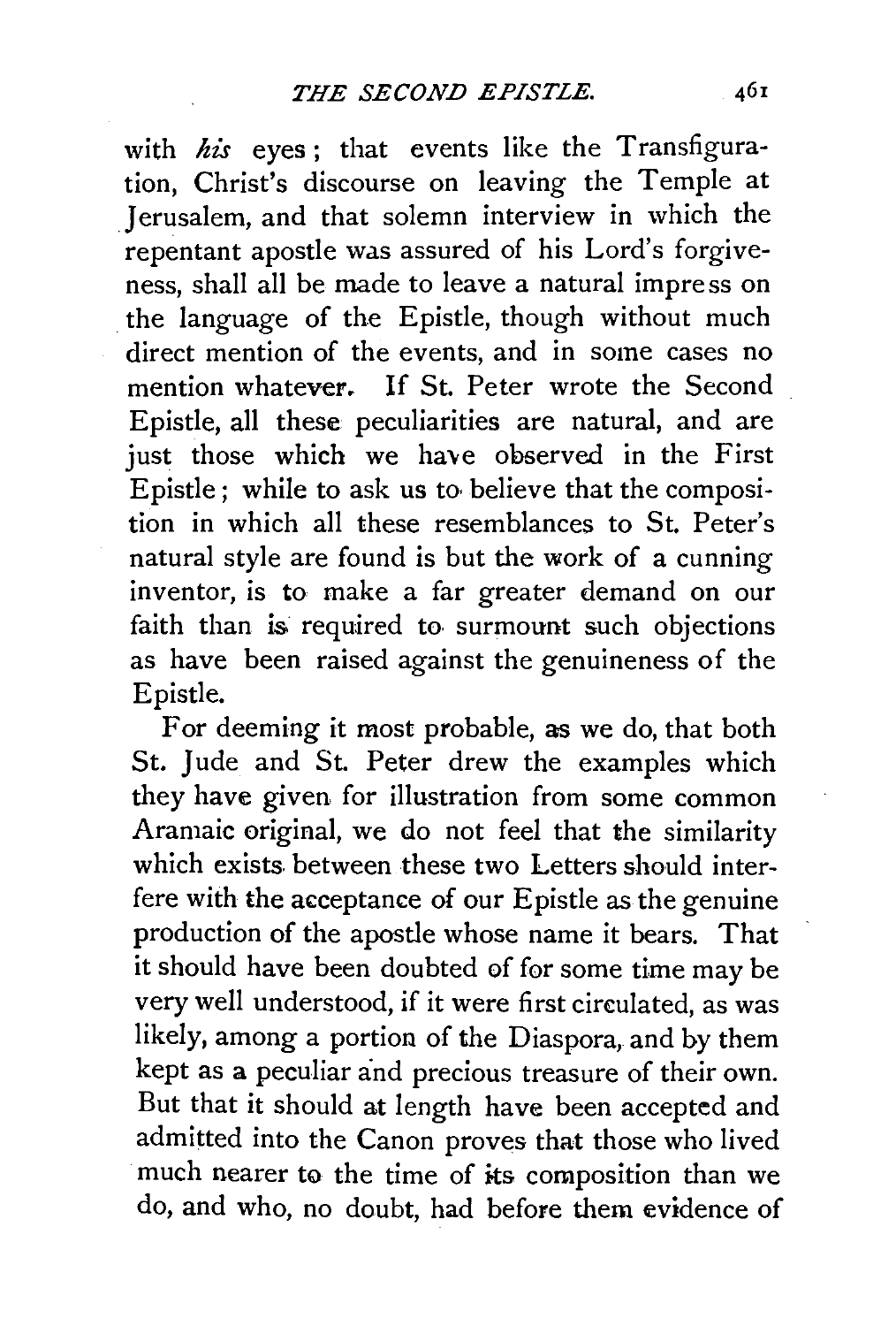which we have no trace, were so satisfied of the genuineness of the Letter that their misgivings were swept away.

It ought not, moreover, to surprise us that there is a difference of tone discernible in the language of the two Epistles. The object of the First, written evidently in times when no erroneous teaching gave the overseers of the Church cause for alarm, is to encourage, to exhort, and to advise in matters of piety and duty; and in it the enemy against whom most warning is given is their cruel adversary the Devil. While the Second, put forth in dangerous days, when heresy was rearing its head, speaks all of false teachers, who were ready to lead men astray by their lessons and by scoffing questions to break down the strength of faith. When the objects of the Epistles are so distinct, and the condition of the hearers so different, can we wonder that the teaching deemed needful by the apostle should assume a different shade? To the first auditory Christ's second coming might justly be spoken of as an  $d\pi$ o $x^2$   $\cdots$  *k a revelation.* They are styled by the apostle (r Pet. i. 5), "those who are being kept by the power of God through faith unto salvation." To disciples of whom he could thus speak, the appearing of the Lord Jesus would be the heralding of their own entry into the blessed enjoyment of " praise, honour, and glory" through Him. They might, therefore, be expected to welcome all that spake of the coming of the Lord, and to be ready to cry with the writer of the  $A$ *Toka* $\lambda$ v $\psi$ *is* (Rev. xxii. 20), "Even so, come, Lord Jesus."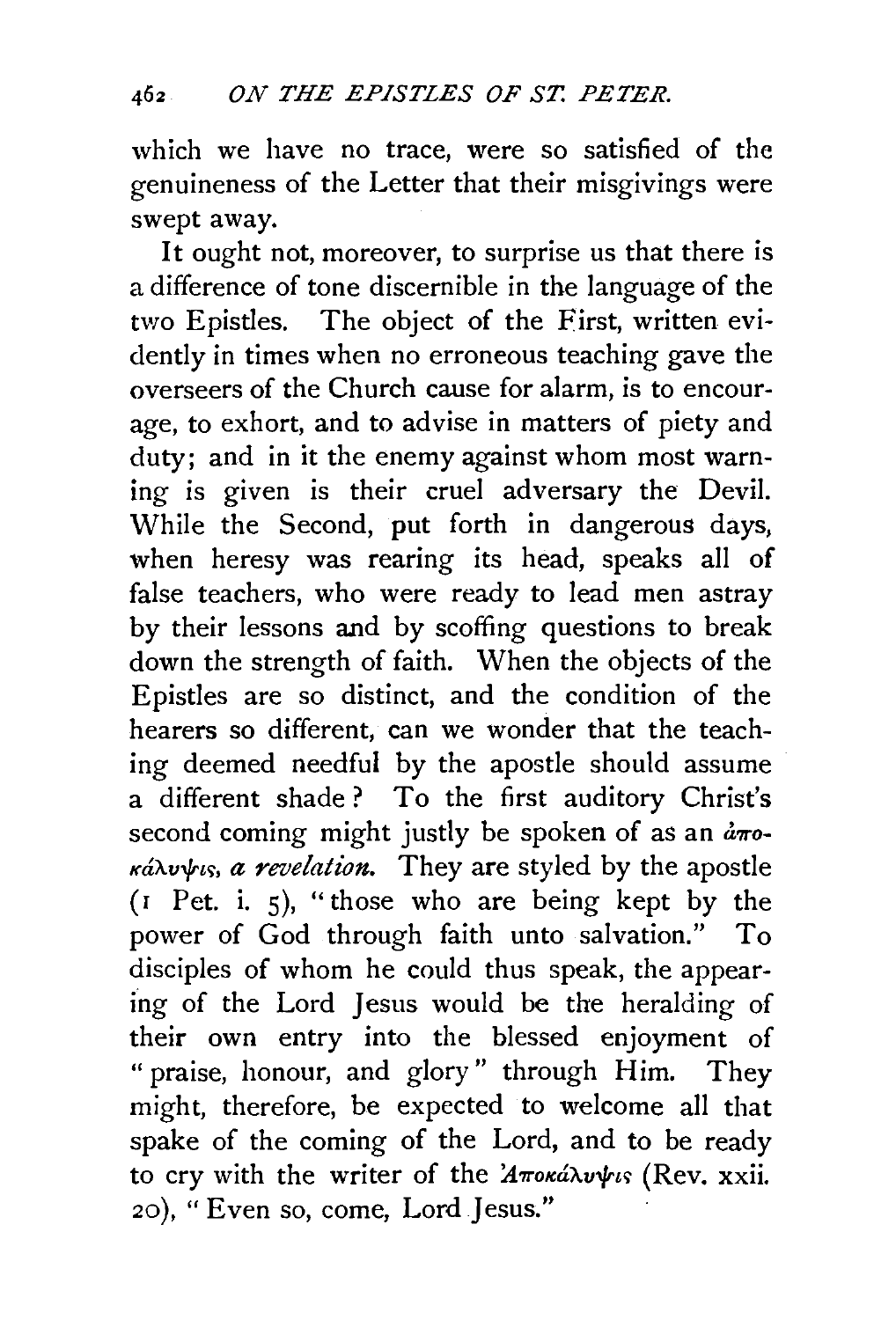But when false teachers are abroad, and the apostle feels that " many will follow their pernicious ways," it is a time for the same coming of the Lord to be set before men in its more warning aspect. To those who fall away it will be a  $\pi a$ povoía, a coming, a presence (2 Pet. i. 16), but one to which they have not looked forward, nor expected it as a day of enlightenment. To them it will really be the great and terrible "day of the Lord" (Chap. iii. 10), and the "day of judgment" (Chap. iii. 7). Would it not have been strange if Epistles written under such changed circumstances had not borne traces of that change in the character of their arguments and exhortations? And is it not likewise easy to be understood why in the second Letter Jesus is so often styled "the Saviour"? It was against his honour and power that "the damnable heresies" should be introduced, and should make men "deny the Lord that *bought* them." This purchase of mankind by his death constituted him  $\sigma\omega\tau\eta\rho$ , a Saviour, and when there is a danger of the efficacy of that death being questioned, and so of the salvation purchased thereby being imperilled, the circumstances call for that great emphasis which the writer gives to Christ's work of redemption by the name which he delights to apply to the Lord.

Again, our Lord's sufferings are much dwelt on in the First Epistle,—hardly at all in the Second. But is there not a cause? What use is made of Christ's example in this frequent mention ? It is to urge Christians to exhibit under their sufferings a patience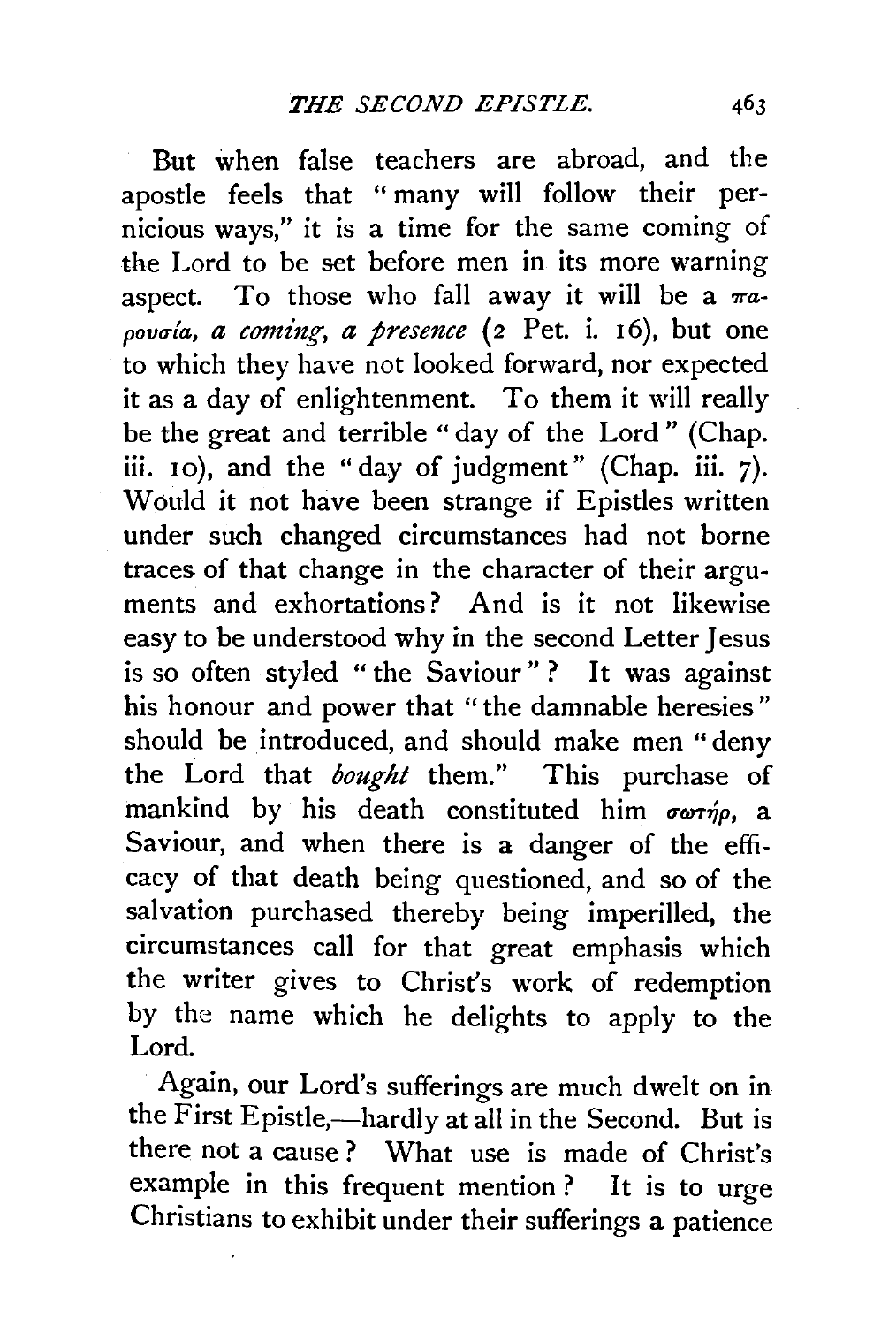like unto his. " As Christ suffered for us, ... ve should follow his steps"  $(I$  Pet. ii. 21); "It is better that ye suffer for well-doing than for evil-doing, for Christ also hath once suffered, . . . the Just for the unjust" (Chap. iii. I 7, I8); "As Christ hath suffered for us in the flesh, arm yourselves with the same mind" (Chap. iv. 1.). This is the tone of the First Epistle. But in days when apostasy is threatening, exhortations of such a kind would be out of place. It would be speaking to deaf ears to urge on an audience who were in peril of a temptation to deny Christ altogether that they should imitate the life of a Master whose lessons even they maysoon be instigated to cast entirely to the winds. In this point too, it is the different circumstances of the time which make different language necessary.

And is the writer of the Second Epistle very anxious, as is said, to make men believe, by his repeated mention of the fact, that he is really the apostle St. Peter, and thus to gain more authority for his composition ? He dwells on his personal experience it is true, and perhaps. writes himself  $\Sigma_{\nu\mu\epsilon\omega\nu}$  (using the Hebrew form rather than the Hellenistic Simon), Symeon, in the first verse of his Epistie, that by his first word he may testify that it is a Hebrew who is speaking to his brethren ; just as there is so much in the whole of this Epistle which exhibits that Jewish leaning once so faultily indulged in by St. Peter, and which in its innocent attachment to his own race was likely to *grow* stronger with increasing age. But observe why in each case the writer puts forward his personal evidence. It is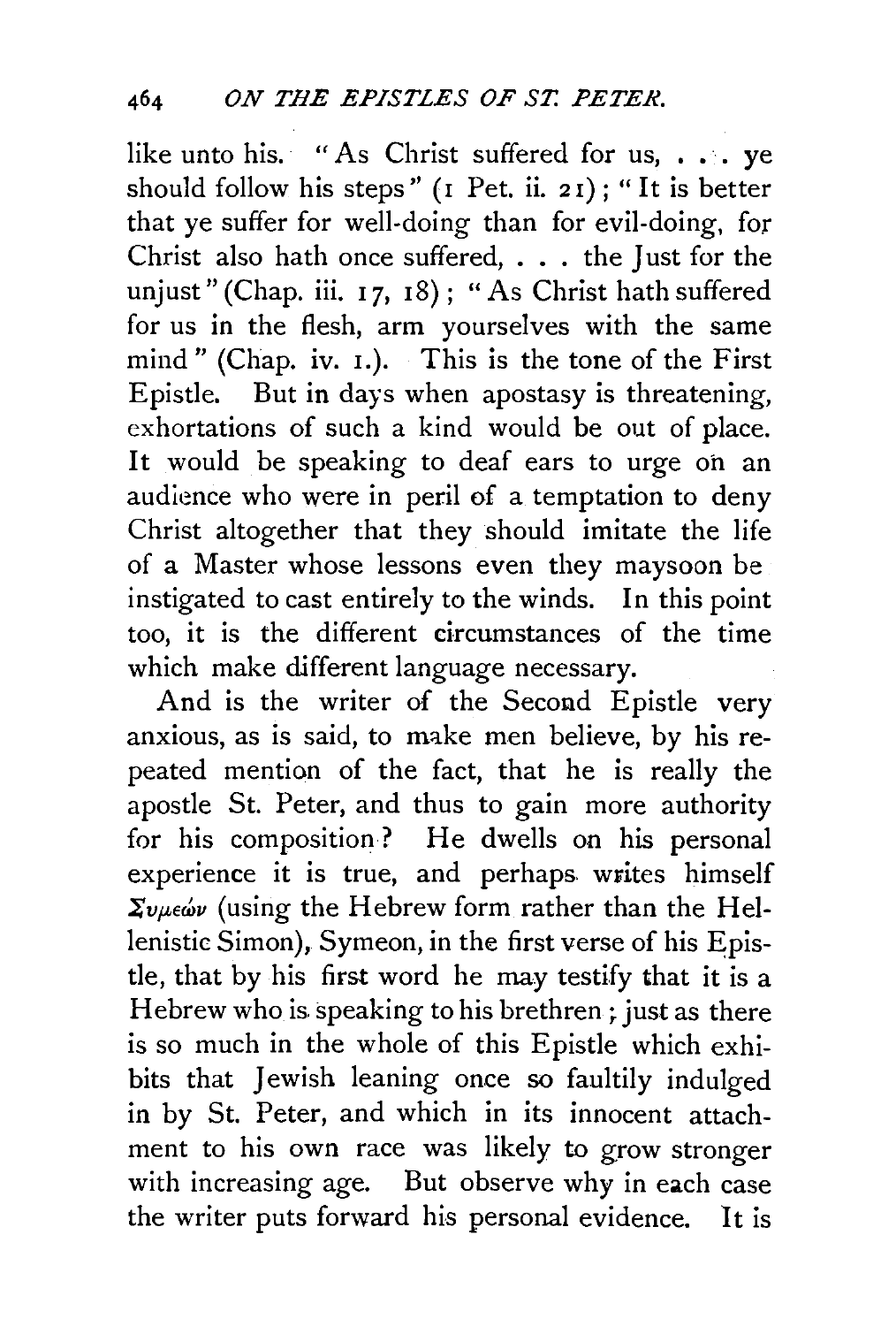where that alone would entitle him to speak more strongly than other people. "We have not followed," he says, " cunningly devised fables, . . . but were eye-witnesses of Christ's majesty" (2 Pet. i. 16). Yet here is no striving to exalt the authority of his words, for a moment afterwards he calls prophecy a *more sure* word than his own testimony. Is there here anything of the self-asserting tone of one who pretends to be what he is not? And in like manner, when he speaks (Chap. iii. *2)* of those words of which his hearers should be mindful, he places first those "spoken by the holy prophets,'' and after that adds, "and the commandment of us, the apostles of the Lord."

And with regard to another objection. If we place the date of this Second Epistle only at a distance of thirty years after our Lord's death, ought we to feel any surprise that the places associated with his presence on earth have begun to be regarded as sacred by his followers ? And, above all, that the mount on which the three apostles had at the Transfiguration a prevision of the glory of heaven, "where Moses and Elias appeared in glory" (Luke ix. 31), should have grown to be by that time reverently spoken of as "the holy mount"?

Let us next look at the words (Chap. iii.  $14-16$ ) in which this writer speaks of St. Paul's Epistles. "Wherefore, beloved" he says, " seeing that ye look for *these things* [ravra], give diligence that ye may be found of him in peace, without spot and blameless. And account that the longsuffering of our Lord is salvation ; even as our beloved brother Paul also, VOL IV,  $31$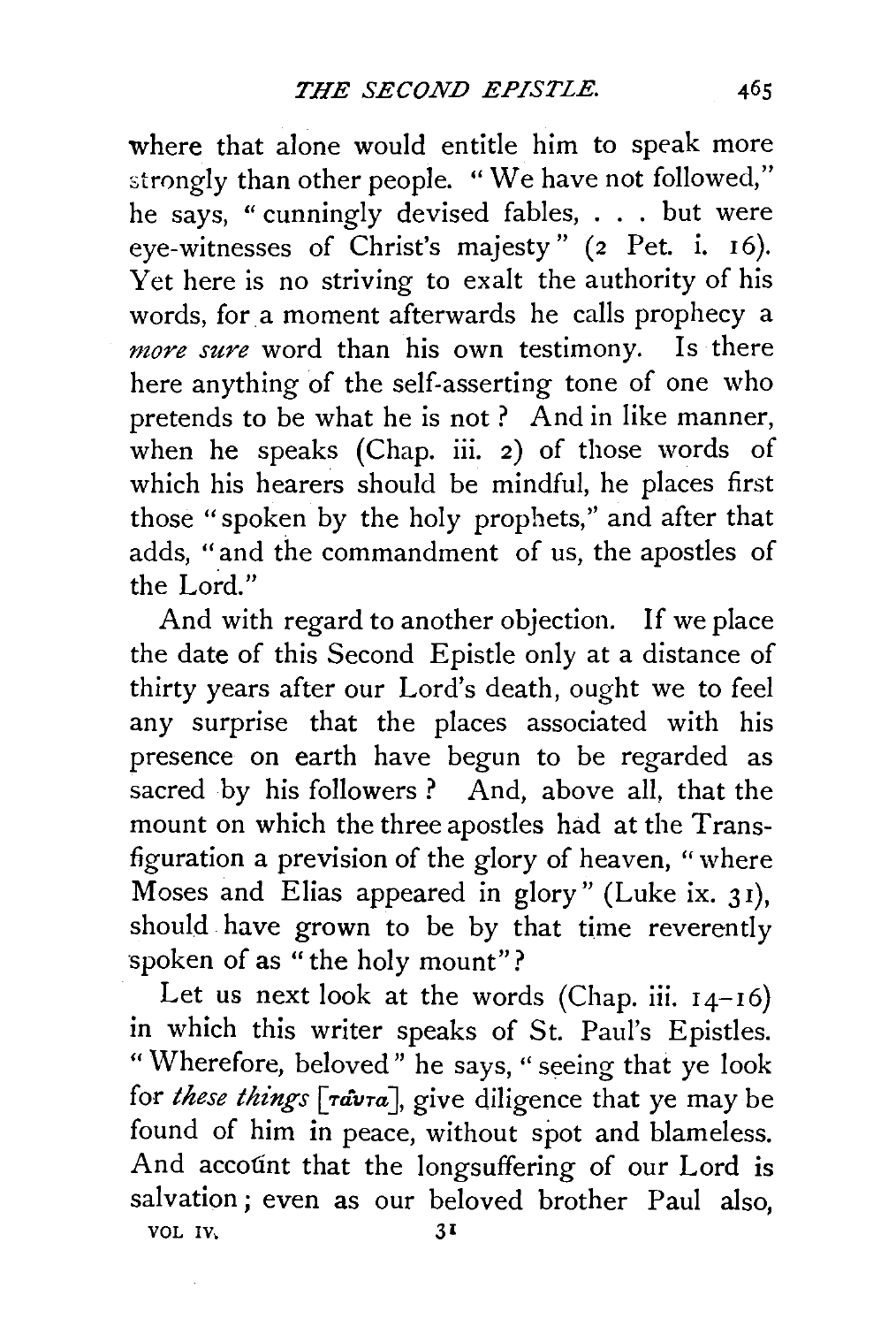according to the wisdom given unto him, wrote unto you.  $[\hat{v}_\mu \hat{u}_\nu]$ , as also in all his Epistles, speaking in them of these things [*Tovrwv*], wherein are some things hard to be understood, which the ignorant and unstable wrest, as they do also the other scriptures  $[\tau \dot{\alpha}s]$ <br>  $\lambda$ ourge woodgel unto their own destruction." Here  $\lambda$ outas ypa $\phi$ as<sup>1</sup>, unto their own destruction." there can hardly be a question that the *TovTwv* (Chap. v. 16), *these things*, refers back to the  $\tau a\hat{v}\tau a$ , *these things*, of verse 14. It is not at all necessary, therefore, to understand the writer as saying that St. Paul speaks in all his Epistles of "the longsuffering of our Lord as salvation." That apostle (Rom. *ii.* 4) says, "the goodness of God leadeth thee to repentance," and it is probable that to those words is the allusion in our Epistle. But *these things* may be extended to all the matter of verses  $12$  and  $13$ , in which are mentioned the coming of the day of God, the dissolution of the heavens, and the destruction of the'world by fire, as well as the expectation of new heavens and a new earth, in which righteousness shall dwell.· And of these, or some of these subjects, no Epistle of St. Paul can be said to be silent. And when the writer speaks of the Epistles of St. Paul as "written to *you,"* he is evidently including all the Christian Jews, who were his own special care, among the general body of the universal Church. St. Paul's Epistles to the Galatians, the Ephesians, the Colossians, and Philemon, we can have no doubt were circulated among the very Churches to which St. Peter addresses himself in his First Epistle. And nearly all. the Epistles of St. Paul were written before the date which must be given to the Second Epistle of St.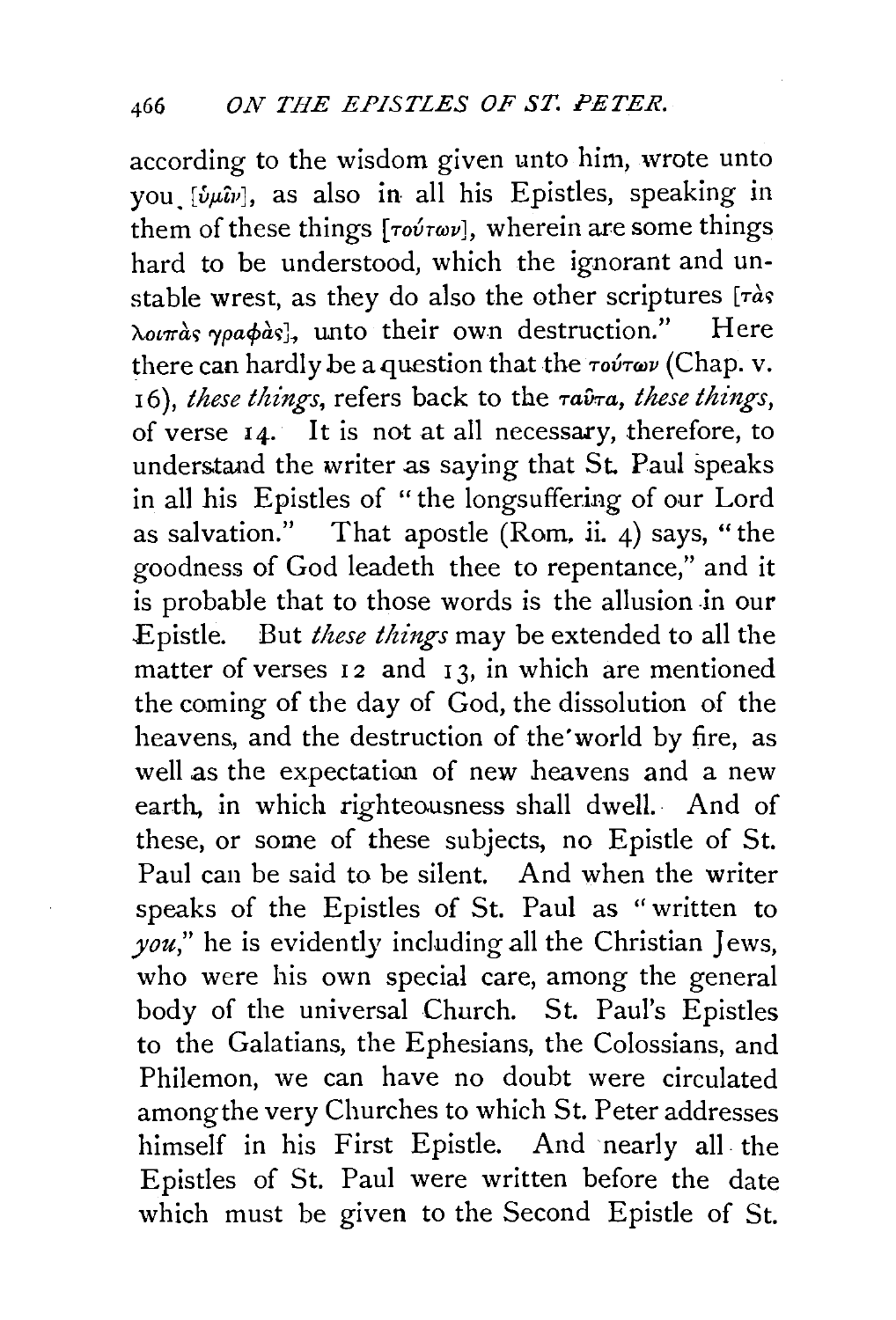Peter, and during his residence in Rome we may justly assume that most of these, if not all, had become known to St. Peter. But it is urged that the application of the term  $\gamma \rho \alpha \phi a \lambda$  to the Epistles of St. Paul betrays a late date; that in the New Testament times this word was only used of the scriptures of the Old Testament. In the first place, this statement is not correct. For in James iv. 5 we read, "Do ye think that the scripture  $[\hat{\eta}, \gamma \rho a \phi \hat{\eta}]$ , saith in vain, The spirit that dwelleth in us lusteth to envy ? " of a passage which is nowhere to be found in the Old Testament. And as Bretschneider<sup>1</sup> has pointed out, the Jews of this age spake of other works than the Old Testament as  $\gamma \rho a \phi a i$ , as he instances in the case of the Book of Enoch, But jf it were not so, can we have a doubt that the writings of the New Testament were certain very speedily to be spoken of, by Christian writers at least, in the very same terms which were used of the records of the older covenant ? When we find St. Paul writing, as he does even as early as 1 Thess. ii. 13, of his own Epistles or preaching as " the *word* of *God*  which ye heard of us;" and again  $(2$  Thess. ii.  $15)$ " Hold fast the traditions which ye have been taught, whether by word or our epistle;" we can hardly be surprised that the books which by the thirtieth year after our Lord's death had become current, and some of them no doubt gathered into one collection, should be looked upon with the same reverence and spoken of by the same name which was given to the other and earlier *Word of God*.

<sup>I</sup> Lex. in Nov. Test. s.  $v$ .  $\gamma \rho \alpha \phi \dot{\phi}$ .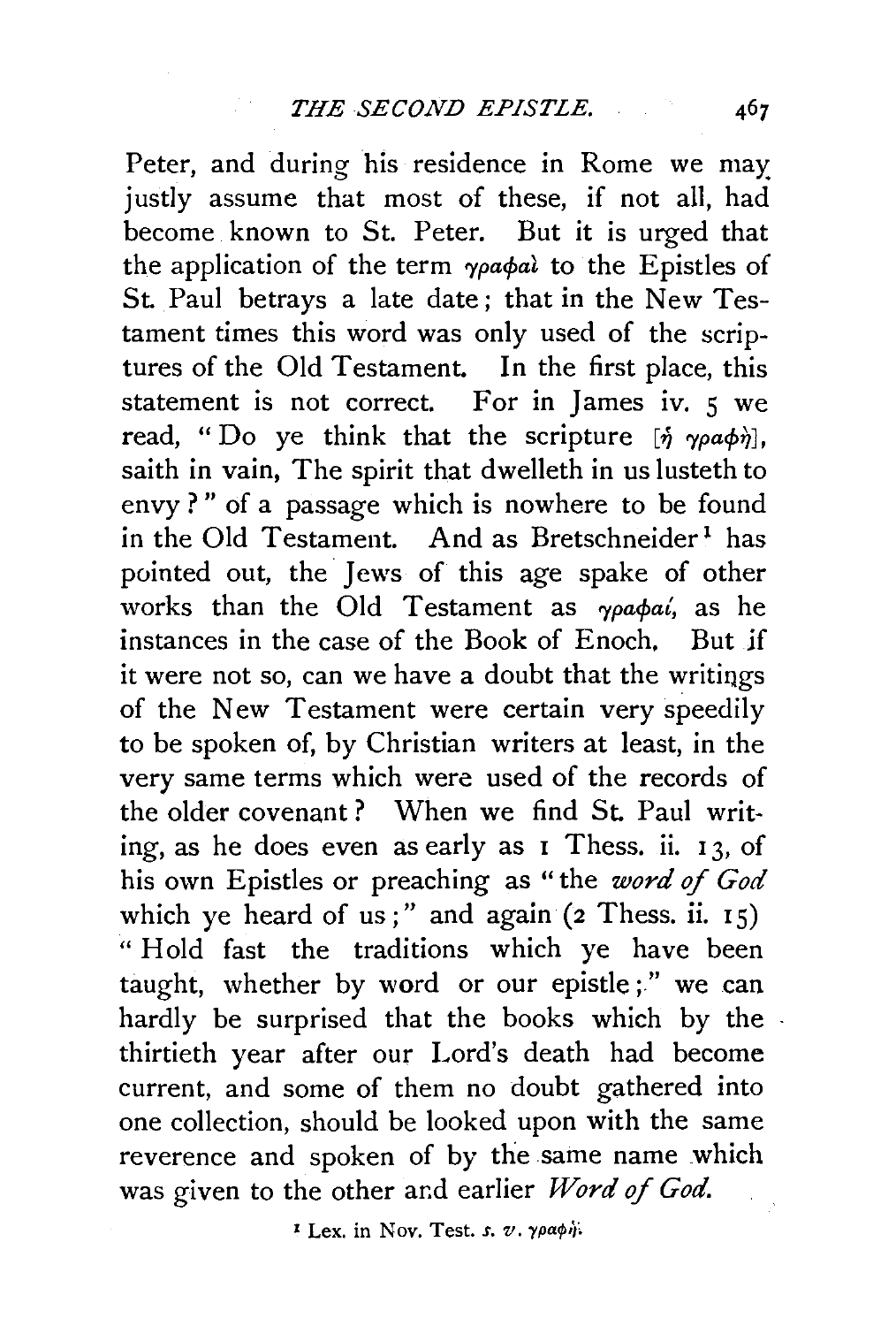Such are the most forcible of the objections which have been urged against the genuineness of our Epistle. If these be overcome. all else are of very minor character. ·And when we see that, although written under such widely different circumstances, there is in the two Letters so much accord in thought as is shewn when we compare I Pet. ii. I6 ("As free, and not using your liberty for a cloke of maliciousness, but as the servants of Christ") with  $2$  Pet. ii. 19 ("While they promise them liberty, they themselves are the servants of corruption"), passages which breathe the same sentiment though differently expressed ; when we trace the similarity of thought in the one Letter, which speaks ( $I$  Pet. ii. 8) of "those which stumble at the word, being disobedient, where unto also they were appointed" ( $\vec{\epsilon} \tau \hat{\epsilon} \theta \eta \sigma \alpha \nu$ ), and in the other, which tells  $\overline{2}$  Pet. ii. 6) of the cities of Sodom and Gomorrah which God *appointed*<sup>1</sup> (τεθεικώς) "an ensample unto those that after should live ungodly ; " when we see that both use the same language about the near approach of the end of the world, both speaking of the times immediately approaching as "the last time"  $(I$  Pet. i. 5) or " the last days"  $(2$  Pet. iii. 3); and while one declares " the end of all things is at hand" (I Pet. iv. 7), the other, in equally solemn tones, while urging his hearers to be " looking for and basting unto the coming of the day of the Lord," testifies (2 Pet. iii. 10) that this "day of the Lord shall so come as a thief in the night;" when both Letters speak in like terms of the value of prophecy, the writer of the Second Epistle calling it *more sure* 

<sup>1</sup> Authorized Version, "made."